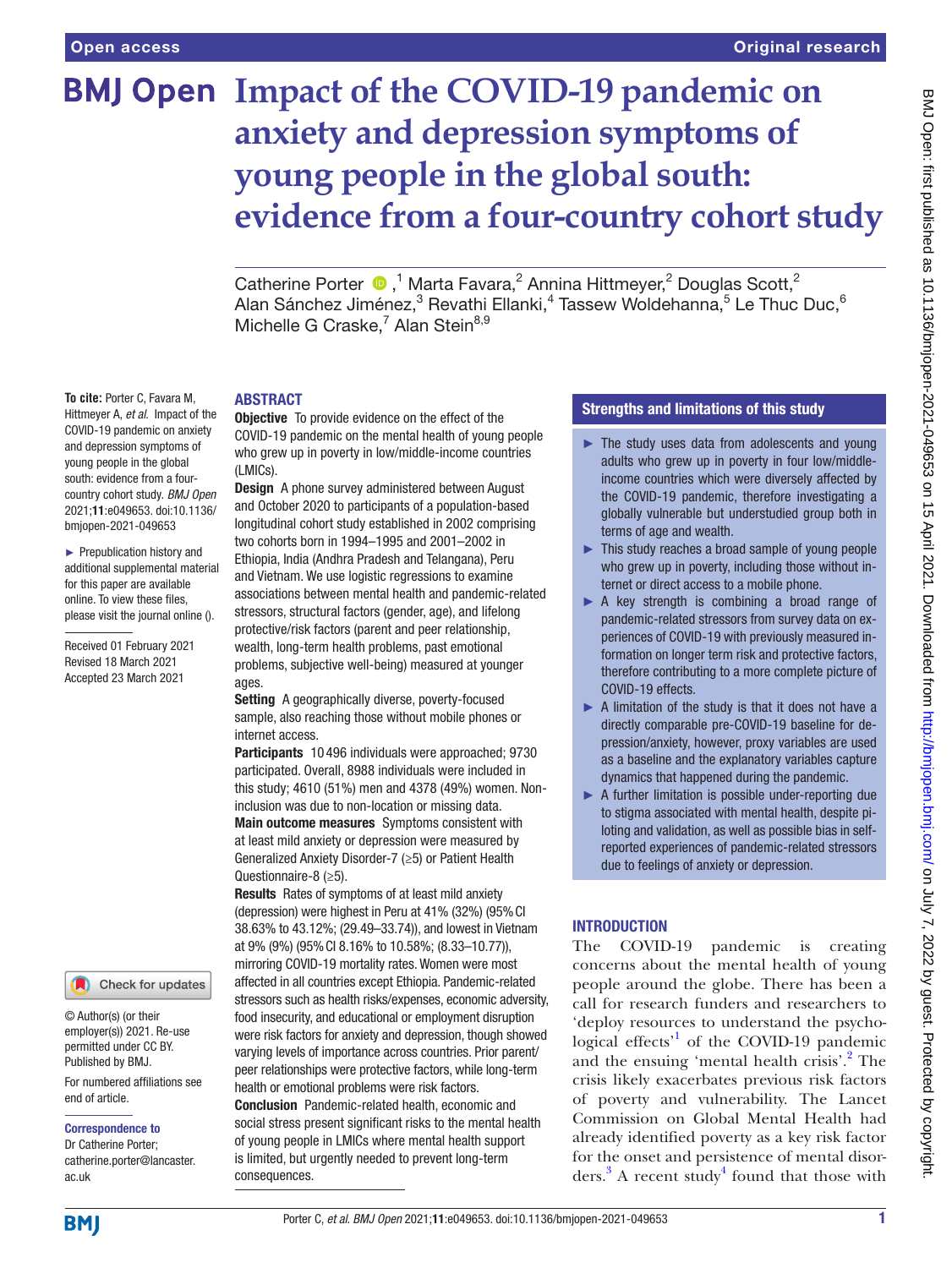the lowest income were much more likely to suffer from anxiety and depressive disorders than their wealthier counterparts and points to the bidirectional causal relationship between poverty and mental health.

Several studies have examined the mental health impacts of the pandemic, predominantly in high-income countries. $5-7$  The few studies from low/middle-income countries (LMICs) have primarily relied on convenience samples and internet-based surveys,<sup>8-11</sup> which are unlikely to reach the rural poor, though one study<sup>12</sup> investigated the effect of immediate lockdown orders on (adult) women's mental health and experiences of intimate partner violence using a phone survey in rural Bangladesh.

Half of all mental health conditions develop by 14 years of age and 75% by early adulthood.<sup>[3](#page-12-2)</sup> In developed countries, young women aged 16–24 years are the most likely to have experienced a deterioration in mental health during the pandemic.<sup>13</sup> Thus, understanding risk and protective factors during the pandemic at this age is critical to prevention, especially for the poorest. There is little research on the mental health of adolescents in LMICs, though they make up the bulk of the global adolescent population.[14](#page-12-8)

This study examines the impact of the COVID-19 pandemic on the mental health of nearly 10000 young people from a 20-year cohort study operating in four LMICs: Ethiopia, India (Andhra Pradesh and Telangana), Peru and Vietnam. When the cohorts were originally recruited, the objective was to ensure that families living in poverty were substantially represented.[15–18](#page-12-9) Nowadays, these countries represent a diverse set of experiences during the pandemic, in terms of number and severity of cases, as well as policy responses. [Figure](#page-1-0) 1 shows that COVID-19 has had by far the most striking impact in Peru in terms of deaths per population, followed by India. In



<span id="page-1-0"></span>Figure 1 Cumulative confirmed COVID-19 cases per million people in the four Young Lives countries. Source: Johns Hopkins University CSSE COVID-19 Data,<sup>71</sup> accessed via our world in data.<sup>[59](#page-13-1)</sup> Last updated 15 December 2020. Testing and challenges in the attribution of the cause of death mean that the number of confirmed deaths may not be an accurate count of the true number of deaths from COVID-19. CSSE, Center for Systems Science and Engineering



<span id="page-1-1"></span>Figure 2 Theoretical framework of the hypothesised impact of COVID-19 stressors, background characteristics and the country-level environment on mental health. (1), (2) and (3) are the channels as discussed in the framework. Red font colour indicates hypothesised risk factors, blue font colour hypothesised protective factors. In case of gender, women are the hypothesised vulnerable group. Urban participants are hypothesised to be more vulnerable than rural residents (location). Black font colour indicates a potential effect in either direction. White font colour refers to outcome variables. (Solid) lines indicate that the variable was measured in previous in-person rounds. Filled subcircles are categorical/ composite variables. Boxes with no fill colour indicate robustness checks to the main framework. Dotted arrows indicate that the variable was only considered implicitly for descriptive statistics. Solid arrows indicate use in logistic regressions. Changes in employment status and changes in the educational status (=educational disruption) are used interchangeably for the younger cohort. Mental health was measured using the GAD-7 and PHQ-8 and a cut-off of five reflecting at least mild symptoms of anxiety/depression was chosen. GAD-7, Generalized Anxiety Disorder-7; PHQ-8, Patient Health Questionnaire-8.

contrast, Vietnam has been hailed as a success story in controlling the spread of the virus.

Our structural framework is a set of three hypothesised channels through which the pandemic may affect mental health, which are illustrated in [figure](#page-1-1) 2. The first is the country-level environment. Pressure on mental health is likely to be greater in countries which are more affected by the pandemic. Second, within each country, stressors related to changes in circumstances/behaviours/wellbeing that occurred due to the pandemic are hypothesised to negatively affect mental health, $\frac{1920}{2}$  which we term as *COVID-19-related stressors*. These include individuals' perceived infection risk, economic adversities, changes in employment status and increased household responsibilities, educational disruption, and changes in subjective well-being (SWB) between 2016 and the pandemic. Third, we consider individual, household, and contextual *background characteristics* which may be protective and/ or interact negatively with pandemic-related stressors.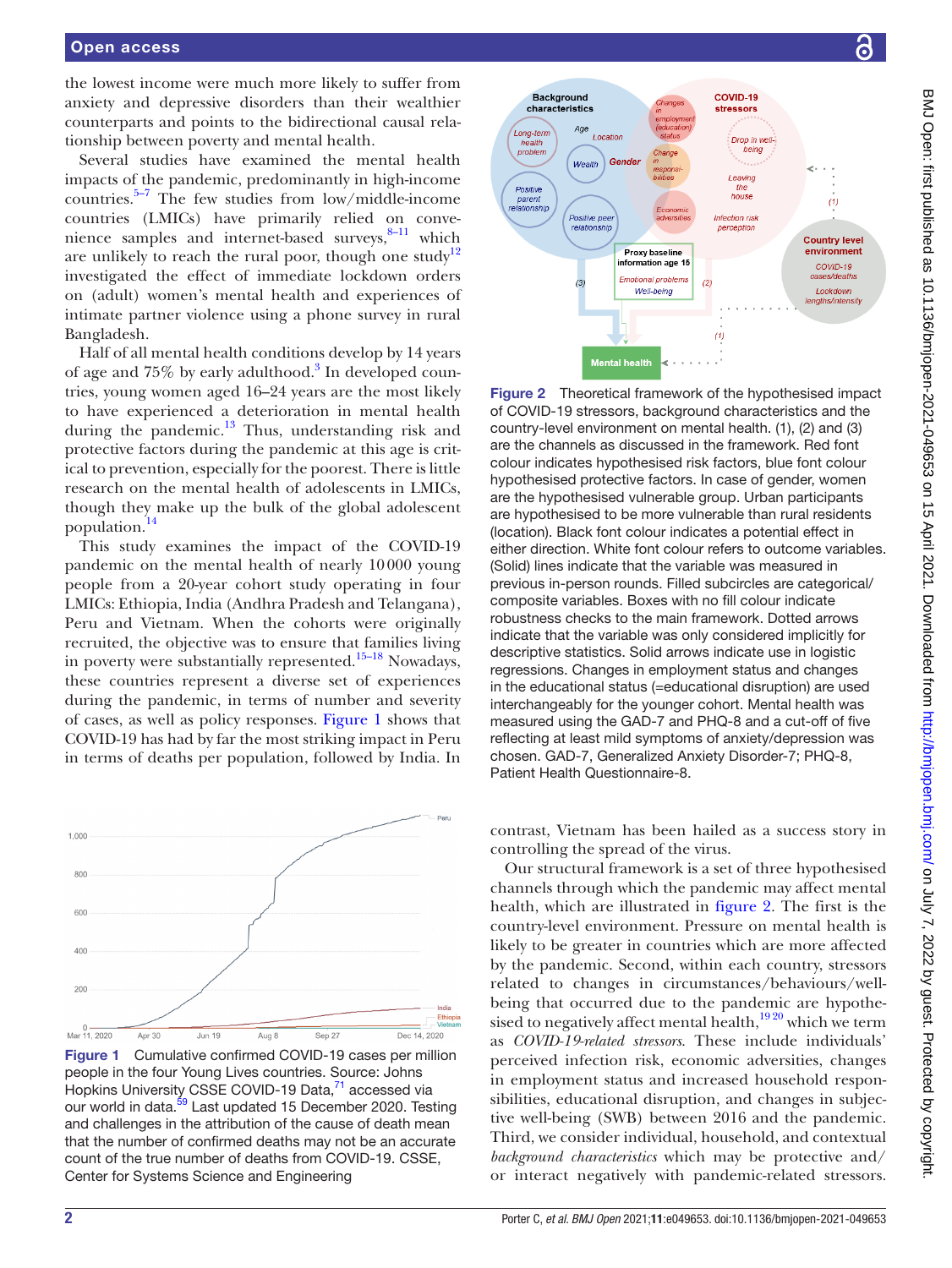We hypothesised that residents of urban areas may have difficulties social distancing in slum-like conditions and are possibly more likely than residents in rural areas to develop mental health conditions. Similarly, depression and anxiety symptoms have been shown to increase more among women than men in other countries.<sup>5 21</sup> Changes imposed by COVID-19 in time use, $2^2$  education and work may also impact the genders differently.<sup>23</sup> <sup>24</sup> Further, we exploited information collected in previous survey rounds to investigate characteristics measured during childhood and adolescence: positive social interactions (parent and peer relations), household wealth and long-term health conditions. We also include *proxy baseline information for mental health* in the form of past emotional problems and SWB measured 10 years ago at age 15 years. Our data and methods allow us to discuss the first hypothesis and to directly test the second and third hypotheses.

#### **METHODS**

#### Study design and participants

A phone survey<sup>25–28</sup> (see [online supplemental documents\)](https://dx.doi.org/10.1136/bmjopen-2021-049653) was administered between August and October 2020 as part of the Young Lives Study, $29$  a longitudinal survey established in 2002 following two cohorts of children born in 1994–1995 and 2000–2001 in Ethiopia, India (Andhra Pradesh and Telangana), Peru and Vietnam. The choice to focus on these four countries was made by the original study team in 2001. The Young Lives Study was designed to monitor the effectiveness of the Millennium Development Goals (2000–2015) in reducing childhood poverty in varied political-economic and sociocultural settings. This led to the selection of four study countries, reflecting a diverse set of geography and development stages<sup>29</sup>.

Respondents have been surveyed in person every 3years, with five consecutive rounds completed by 2016. In 2020, the cohort members are aged 18–19 (younger cohort) and 25–26 years (older cohort). The original sample was selected to include a significant coverage of poorer areas. $15-18$  Ninetythree per cent of the cohort (9704) were tracked in 2019. The sample was reduced to 8988 individuals due to missing values for any question [\(online supplemental tables 1 and 2\)](https://dx.doi.org/10.1136/bmjopen-2021-049653) including between 0.1% (Vietnam) and 2% (Peru) who did not respond to the mental health questions ([online supple](https://dx.doi.org/10.1136/bmjopen-2021-049653)[mental table 3\)](https://dx.doi.org/10.1136/bmjopen-2021-049653).

The phone survey was administered over mobile telephone by up to 15 trained interviewers per country, who were provided with the hardware, software and internet access required for working from home. In Ethiopia, roughly 51% of participants did not have access to the internet via a working smartphone or a home computer. Thus, we used local guides who provided sanitised mobile phones for those who did not have them. Responses were recorded in an electronic questionnaire using *Surveybe* Implementer software.

Symptoms of anxiety and depression were measured using the Generalized Anxiety Disorder-7 (GAD-7) scale and the Patient Health Questionnaire depression scale-8

(PHQ-8). The GAD-7 has been validated $30$  and used in all four study countries. $31-36$  The PHQ-9 was also validated $37-41$  and used in several studies.  $33-36$  42-47 The ninth question of PHQ was dropped due to ethical concerns about how to provide support. The scales were slightly adapted for administration in a phone survey. First, we asked participants whether they were alone in the room and if not, whether they could find a quiet space and/ or make sure their phone speaker was off. Second, for each item in GAD-7 and PHQ-8, we asked whether the symptom had been observed (Yes/No) over the past 14 days, and if 'Yes' we then asked about the frequency. The scales were administered as the last section of the survey.

GAD-7 scores between 5 and 9, 10 and 14 and above 15 represent mild, moderate and severe anxiety, respectively.<sup>48</sup> A PHO-8 score between 5 and 9, 10 and 14, 15 and 19 and above 19 was considered representative of mild, moderate, moderately severe and severe depression, respectively.<sup>49</sup> Cronbach's alpha<sup>50</sup> for both scales was close to or above 0.7.[51](#page-13-5) Interitem correlations fell within the recommended range  $(0.15-0.50^{52} \text{ }^{53})$ ; [online supple](https://dx.doi.org/10.1136/bmjopen-2021-049653)[mental table 4](https://dx.doi.org/10.1136/bmjopen-2021-049653)).

## Statistical analysis

In [table](#page-3-0) 1 we present t-tests to show differences between groups (eg, male/female, urban/rural). Logistic regressions were used to examine the relationship between a range of stressors on a binary variable indicating (at least) mild anxiety (GAD-7  $\geq$ 5) and (at least) mild depression  $(PHQ-8\geq 5)$ , as reported in the Results section. We include two sets of stressors hypothesised to be associated with mental health: changes in circumstances/behaviours/ well-being that occurred due to the pandemic (COVID-19-related stressors) and*, background characteristics* that might act as risk or protective factors. We also include *proxy baseline information* (emotional problems and SWB measured 10 years earlier). The characteristics of the sample population are shown in [online supplemental](https://dx.doi.org/10.1136/bmjopen-2021-049653)  [table 5. Online supplemental figure 1](https://dx.doi.org/10.1136/bmjopen-2021-049653) gives an overview of the variables used in the analysis and the respective ages when they were measured.

The first set of *COVID-19-related stressors* include perceived COVID-19 infection risk, the extent to which people practise self-isolation (having left the house in the past 7 days), increased household responsibilities (including spending more time caring for children, on household chores or working in a family business), suffering from any adverse economic events (including increases in the price of food, incurring increased health expenditures, fewer clients in a family business, and if so, whether the household reduced food consumption to cope with it) and changes in working status compared with before the pandemic. In further analysis, for the 19-year-old cohort, we replaced working status with engagement with education, given that more than half of this group were still enrolled when the pandemic began [\(online supplemental tables 6 and 7](https://dx.doi.org/10.1136/bmjopen-2021-049653)). Finally, among the *COVID-19-related stressors*, we included the change in SWB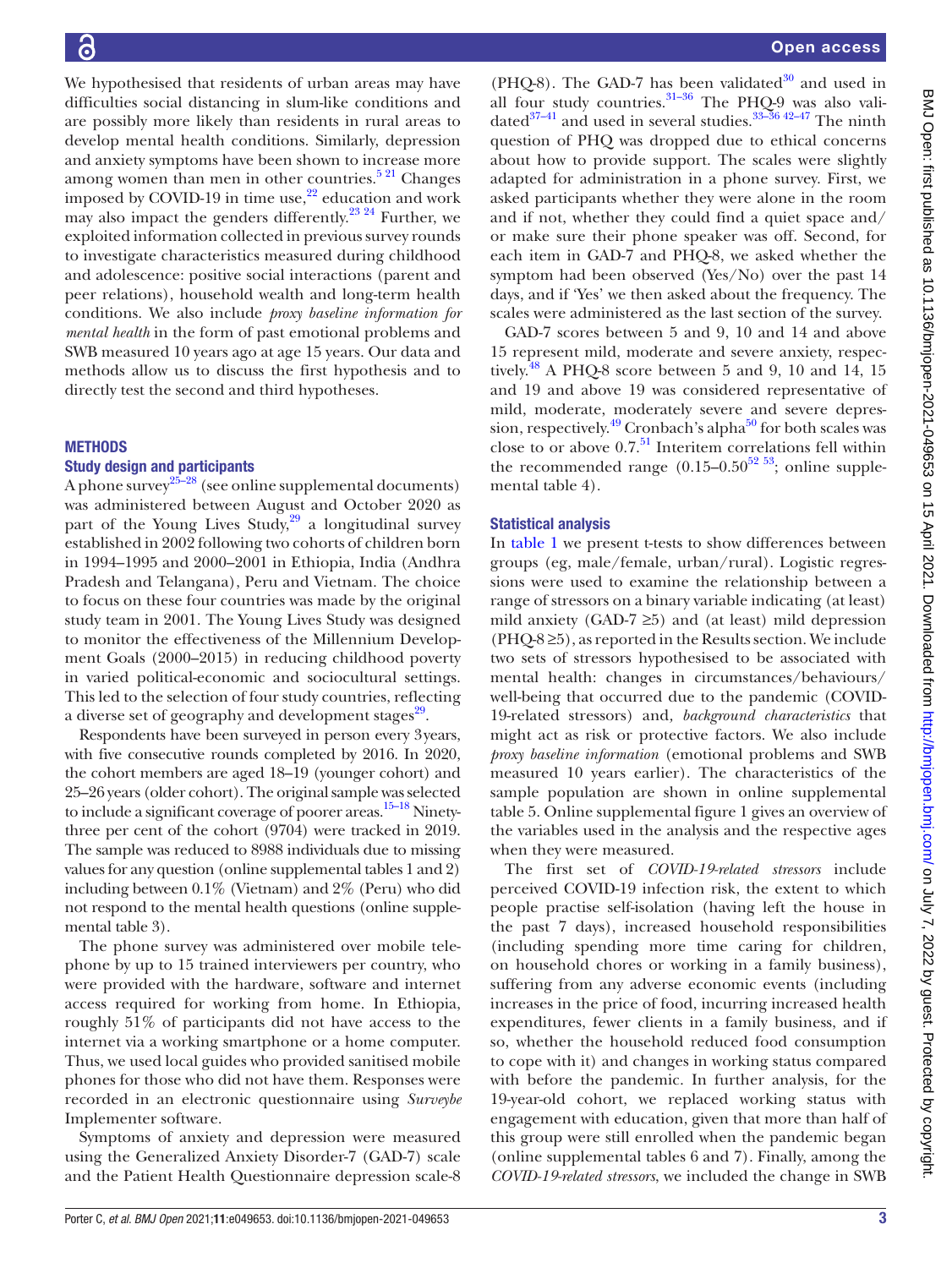<span id="page-3-0"></span>

|                                                                                                                                                                                                                                                                                                                                                                                                                                                                                           | Ethiopia                   |                       | India                      |                                                                      | Peru                         |                | Vietnam                      |               |
|-------------------------------------------------------------------------------------------------------------------------------------------------------------------------------------------------------------------------------------------------------------------------------------------------------------------------------------------------------------------------------------------------------------------------------------------------------------------------------------------|----------------------------|-----------------------|----------------------------|----------------------------------------------------------------------|------------------------------|----------------|------------------------------|---------------|
|                                                                                                                                                                                                                                                                                                                                                                                                                                                                                           | % at least mild<br>anxiety | $\overline{o}$<br>95% | % at least mild<br>anxiety | 95% CI                                                               | mild anxiety<br>$%$ at least | 95% CI         | mild anxiety<br>$%$ at least | 95% CI        |
| Rates of at least mild anxiety                                                                                                                                                                                                                                                                                                                                                                                                                                                            |                            |                       |                            |                                                                      |                              |                |                              |               |
| <b>Total</b>                                                                                                                                                                                                                                                                                                                                                                                                                                                                              | 17.87                      | to 19.54<br>16.28     | 11.06                      | 9.88 to 12.32                                                        | 40.86                        | 38.63 to 43.12 | 9.32                         | 8.16 to 10.58 |
| Male                                                                                                                                                                                                                                                                                                                                                                                                                                                                                      | 17.48                      | to 19.65<br>15.30     | $9.28***$                  | 7.74 to 10.81                                                        | $33.65***$                   | 30.65 to 36.64 | $7.92***$                    | 6.33 to 9.51  |
| Female                                                                                                                                                                                                                                                                                                                                                                                                                                                                                    | 18.32                      | to 20.70<br>15.93     | 13.01                      | 11.14 to 14.87                                                       | 48.28                        | 45.06 to 51.49 | 10.63                        | 8.88 to 12.39 |
| Rural                                                                                                                                                                                                                                                                                                                                                                                                                                                                                     | $14.67***$                 | to 16.70<br>12.65     | $11.81*$                   | 10.34 to 13.27                                                       | $33.71***$                   | 28.79 to 38.63 | 9.07                         | 7.47 to 10.67 |
| Urban                                                                                                                                                                                                                                                                                                                                                                                                                                                                                     | 21.61                      | to 24.16<br>19.06     | 0.20                       | 7.13 to 11.27                                                        | 42.52                        | 40.04 to 45    | 9.62                         | 7.83 to 11.40 |
| Poorest tercile                                                                                                                                                                                                                                                                                                                                                                                                                                                                           | $14.90**$                  | to 17.51<br>12.29     | $13.52***$                 | 11.26 to 15.78                                                       | $36.92***$                   | 33.01 to 40.84 | $11.67***$                   | 9.41 to 13.92 |
| Middle/richest terciles                                                                                                                                                                                                                                                                                                                                                                                                                                                                   | 19.32                      | to 21.34<br>17.29     | 9.82                       | 8.42 to 11.21                                                        | 42.63                        | 39.94 to 45.32 | 8.11                         | 6.74 to 9.49  |
| No internet                                                                                                                                                                                                                                                                                                                                                                                                                                                                               | $15.97***$                 | to 18.11<br>13.82     | 2.16                       | 8.43 to 15.89                                                        | $51.32*$                     | 40 to 62.63    | 22.86***                     | 8.74 to 36.98 |
| With internet                                                                                                                                                                                                                                                                                                                                                                                                                                                                             | 19.87                      | to 22.27<br>17.47     | 10.92                      | 9.65 to 12.19                                                        | 40.42                        | 38.16 to 42.68 | 9.11                         | 7.92 to 10.30 |
| Rates of at least mild depression                                                                                                                                                                                                                                                                                                                                                                                                                                                         |                            |                       |                            |                                                                      |                              |                |                              |               |
| <b>Total</b>                                                                                                                                                                                                                                                                                                                                                                                                                                                                              | 15.44                      | to 17.02<br>13.95     | 9.92                       | 8.80 to 11.12                                                        | 31.58                        | 29.49 to 33.74 | 9.49                         | 8.33 to 10.77 |
| Male                                                                                                                                                                                                                                                                                                                                                                                                                                                                                      | 14.92                      | to 16.96<br>12.88     | 9.64                       | 8.08 to 11.21                                                        | $27.38***$                   | 24.55 to 30.21 | 7.65***                      | 6.09 to 9.22  |
| Female                                                                                                                                                                                                                                                                                                                                                                                                                                                                                    | 16.04                      | to 18.31<br>13.77     | 10.22                      | 8.54 to 11.89                                                        | 35.91                        | 32.83 to 39.00 | 11.22                        | 9.42 to 13.02 |
| Rural                                                                                                                                                                                                                                                                                                                                                                                                                                                                                     | $12.89***$                 | to $14.81$<br>10.98   | $10.84**$                  | 9.43 to 12.25                                                        | 26.40**                      | 21.82 to 30.99 | 9.39                         | 7.77 to 11.01 |
| Urban                                                                                                                                                                                                                                                                                                                                                                                                                                                                                     | 18.43                      | to 20.83<br>16.03     | 7.60                       | 5.70 to 9.50                                                         | 32.79                        | 30.44 to 35.14 | 9.62                         | 7.83 to 11.40 |
| Poorest tercile                                                                                                                                                                                                                                                                                                                                                                                                                                                                           | 14.35                      | to 16.91<br>11.78     | 10.80                      | 8.74 to 12.85                                                        | 26.15***                     | 22.59 to 29.72 | 8.46                         | 6.51 to 10.42 |
| Middle/richest terciles                                                                                                                                                                                                                                                                                                                                                                                                                                                                   | 15.97                      | to 17.85<br>14.10     | 6.47                       | 8.10 to 10.85                                                        | 34.02                        | 31.45 to 36.60 | 10.03                        | 8.51 to 11.54 |
| No internet                                                                                                                                                                                                                                                                                                                                                                                                                                                                               | $14.09*$                   | to 16.13<br>12.06     | 10.14                      | 6.69 to 13.58                                                        | 31.58                        | 21.05 to 42.11 | 14.29                        | 2.52 to 26.05 |
| With internet                                                                                                                                                                                                                                                                                                                                                                                                                                                                             | 16.85                      | to 19.11<br>14.60     | 9.89                       | 8.67 to 11.10                                                        | 31.58                        | 29.44 to 33.73 | 9.42                         | 8.22 to 10.63 |
| z                                                                                                                                                                                                                                                                                                                                                                                                                                                                                         | 2183                       |                       | 2622                       |                                                                      | 1887                         |                | 2296                         |               |
| If any missing answers to questions then the whole score is set to missing. ***P<0.01; **p<0.05; *p<0.05; *p<0.05; *p<0.05; *p<0.05; *present significance of t-test of equality between groups (male-female; rural-<br>urban; bottom-top/middle wealth tercile; internet access through home computer/working smartphone (no-yes)). Poorest and middle/richest terciles refer to the household's position in the<br>2016 (round 5) wealth distribution. Internet access refers to having |                            |                       |                            | internet access through a home computer and/or a working smartphone. |                              |                |                              |               |

<u>යි</u>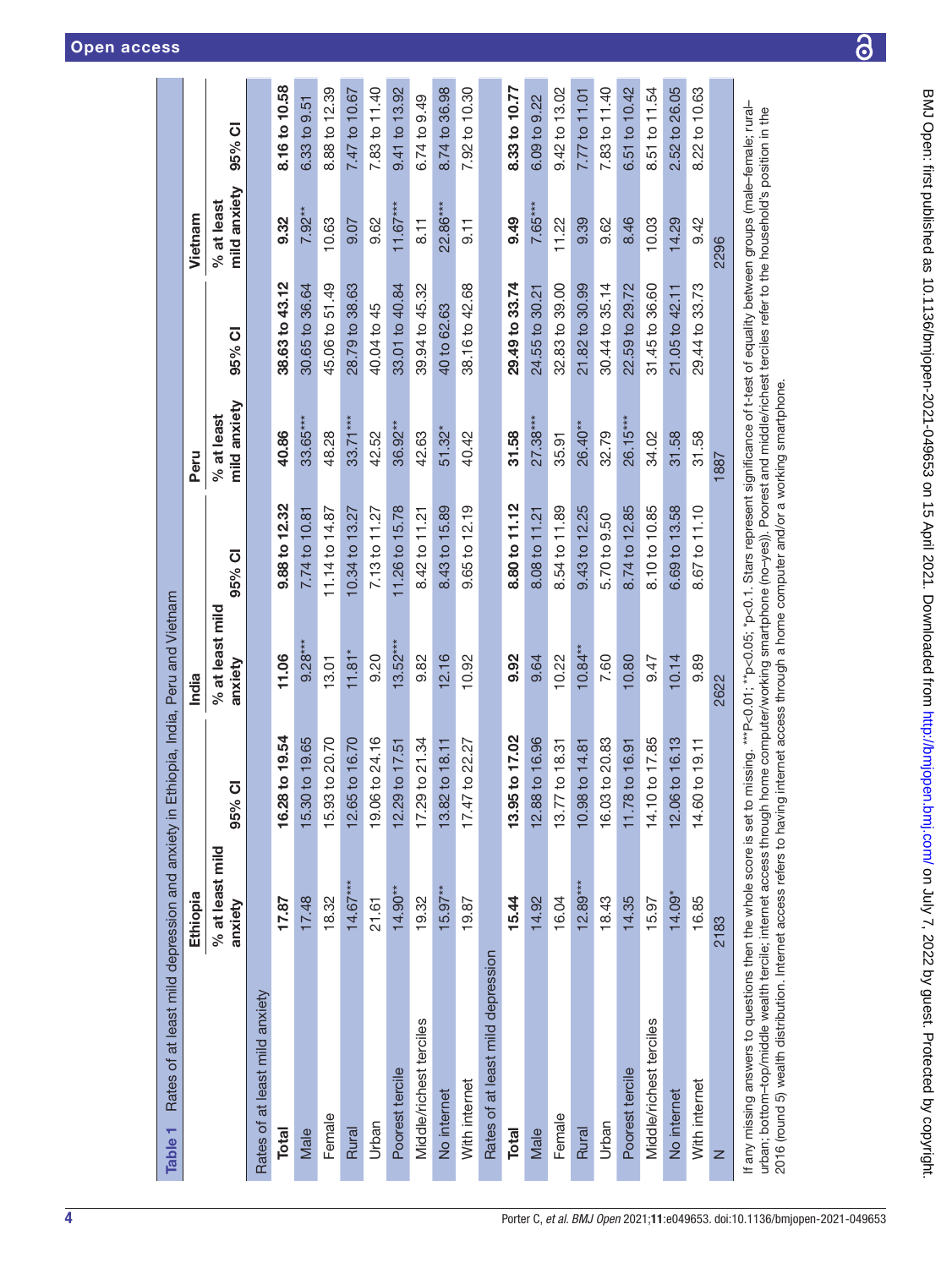between 2016 and the pandemic. SWB was measured in round 5 (2016) at ages 15 and 22 years, and in the phone survey. Cantril's Ladder<sup>[54](#page-13-7)</sup> asks respondents to visualise a ladder of nine steps; the bottom (top) step representing their worst (best) possible life. Respondents are asked to identify which step they presently stand on. The difference in SWB is a continuous variable ranging from −8 to +8.

The second set of *background characteristics* include individual-level and household-level risk and protective factors: gender, age, location, as well as long-term health problems and past household wealth, $55$  both measured in 2016, and parent–child and peer–child relationships, measured using the total raw scores of the Marsh Self-Description Questionnaires  $II^{56}$  and  $I^{57}$  Both scores range between 8 and 32, with higher scores representing more positive relationships. Peer relationships were obtained at ages 15 (younger cohort) and 22 years (older cohort) in 2016. Parent relationships were obtained at ages 15 (younger cohort, 2016) and 19 years (older cohort, 2013).

GAD-7 and PHQ-8 were not measured in previous survey rounds. Therefore, we control for *proxy baseline information* including emotional problems and SWB*,* both available for the 25-year-old cohort only in 2009 (round 3) at the age of 15 years [\(online supplemental tables 8](https://dx.doi.org/10.1136/bmjopen-2021-049653) [and 9](https://dx.doi.org/10.1136/bmjopen-2021-049653)). The Emotional Problem Scale comes from the self-completed Strengths and Difficulties Questionnaire. Total scores range from 0 to 10, a higher score indicates more severe emotional problems. We report extensive disaggregated rates of mental health issues [\(online](https://dx.doi.org/10.1136/bmjopen-2021-049653) [supplemental tables 10–15\)](https://dx.doi.org/10.1136/bmjopen-2021-049653).

Changes in responsibilities, the labour market and education environment may affect men and women differently. Therefore, we re-estimated the regressions separately by gender [\(online supplemental tables 16–23](https://dx.doi.org/10.1136/bmjopen-2021-049653)). We report ORs, robust SEs and the 95% CIs for all regressions.

## Patient and public involvement

No patients or the public were involved in the study design, setting the research questions, interpretation or writing up of results, or reporting of the research as it is a prospective cohort study.

## RESULTS

Across the four countries, 93% of the Young Lives sample, who were located during the last tracking exercise in November 2019, participated in the phone survey. Only between 0.1% (Vietnam) and 2% (Peru) did not respond to the mental health questions. The results presented in this section refer to the participants aged 19 years and 25 years together, unless differently specified.

## Country comparisons

Both mild anxiety (41%, 95%CI 38.63% to 43.12%) and mild depression (32%, 95%CI 29.49% to 33.74%) rates were highest in Peru, followed by Ethiopia (anxiety:

18%, 95%CI 16.28% to 19.54%; depression: 15%, 95%CI 13.95% to 17.02%) (see [table](#page-3-0) 1). The rates of moderate/severe anxiety and depression were highest in Peru, 13.5% (95% CI 12.00% to 15.14%) and 9.6% (95%CI 8.35% to 11.07%), and below 3% in the other countries ([online supplemental tables 24–31](https://dx.doi.org/10.1136/bmjopen-2021-049653)). Women had significantly higher rates of anxiety symptoms in all countries except Ethiopia and higher rates of depression in Peru and Vietnam. In Peru, almost half of all women had symptoms consistent with at least mild anxiety. Rates of anxiety and depression in rural areas were significantly lower than urban rates in Ethiopia and Peru, but significantly higher in India. The poorest wealth tercile had significantly lower rates of anxiety in Ethiopia and Peru, but higher rates in India and Vietnam. In Peru, the poorest wealth tercile also had significantly lower rates of depression. Those not having any access to the internet, although a minority, had significantly higher levels of anxiety (Vietnam  $p<0.01$ , Peru  $p<0.1$ ).

We note a high correlation between GAD-7 and PHQ-8 scores (minimum  $0.610$  (p<0.01) (India) and maximum  $0.700$  ( $p<0.01$ ) (Peru)), and the rate of having both (at least mild) anxiety and depression symptoms was high, with values of up to 24.8% (95% CI 22.87% to 26.81%) in Peru ([online supplemental tables 32 and 33\)](https://dx.doi.org/10.1136/bmjopen-2021-049653). We use Pearson's correlation coefficient with Bonferroni corrected p values to investigate (1) the relationship between GAD-7 and PHQ-8 raw scores and (2) the relationship between SWB and GAD-7 and PHQ-8 raw scores.

The significant risk and protective factors were similar. For brevity, the main results refer to associations with experiencing at least mild anxiety symptoms (see [table](#page-5-0) 2), pooling the two cohorts and women and men together (unless differently specified). At the end, we comment on the differences between these results and those for depression (see [table](#page-7-0) 3).

## Logistic regression results (ORs): at least mild anxiety COVID-19-related stressors

*COVID-19 infection risk perception:* The odds of those who believed that they were at medium/high risk of catching the virus were  $1.27$  (95% CI 0.98 to 1.63, p<0.1) (India) to 1.46 (95% CI 1.20 to 1.78, p<0.01) (Peru) times higher than for those who believed themselves to have no/low risk. The former group had rates of at least mild anxiety of 12% (India) and 45% (Peru).

*Leaving the house for at least 1day a week*: No significant effects, except in India where it increased the odds of anxiety by 1.40 (95% CI 0.96 to 2.06, p<0.1).

*Economic adversity*: For those who suffered from economic adversity (eg, fewer clients in the family business, food price increase), odds of anxiety were higher (p<0.01 (Ethiopia and Vietnam), (2.50, 95%CI 1.14 to 5.46, p<0.05) (2.40, 95% CI 1.01 to 5.72, p<0.05) (Peru)) even if it did not cause reduced food consumption. Moreover, in Ethiopia and Vietnam, those who reduced food consumption as a coping strategy had 7.19 (95% CI 4.51 to 11.45, p<0.01) (Ethiopia) and 1.67 (95% CI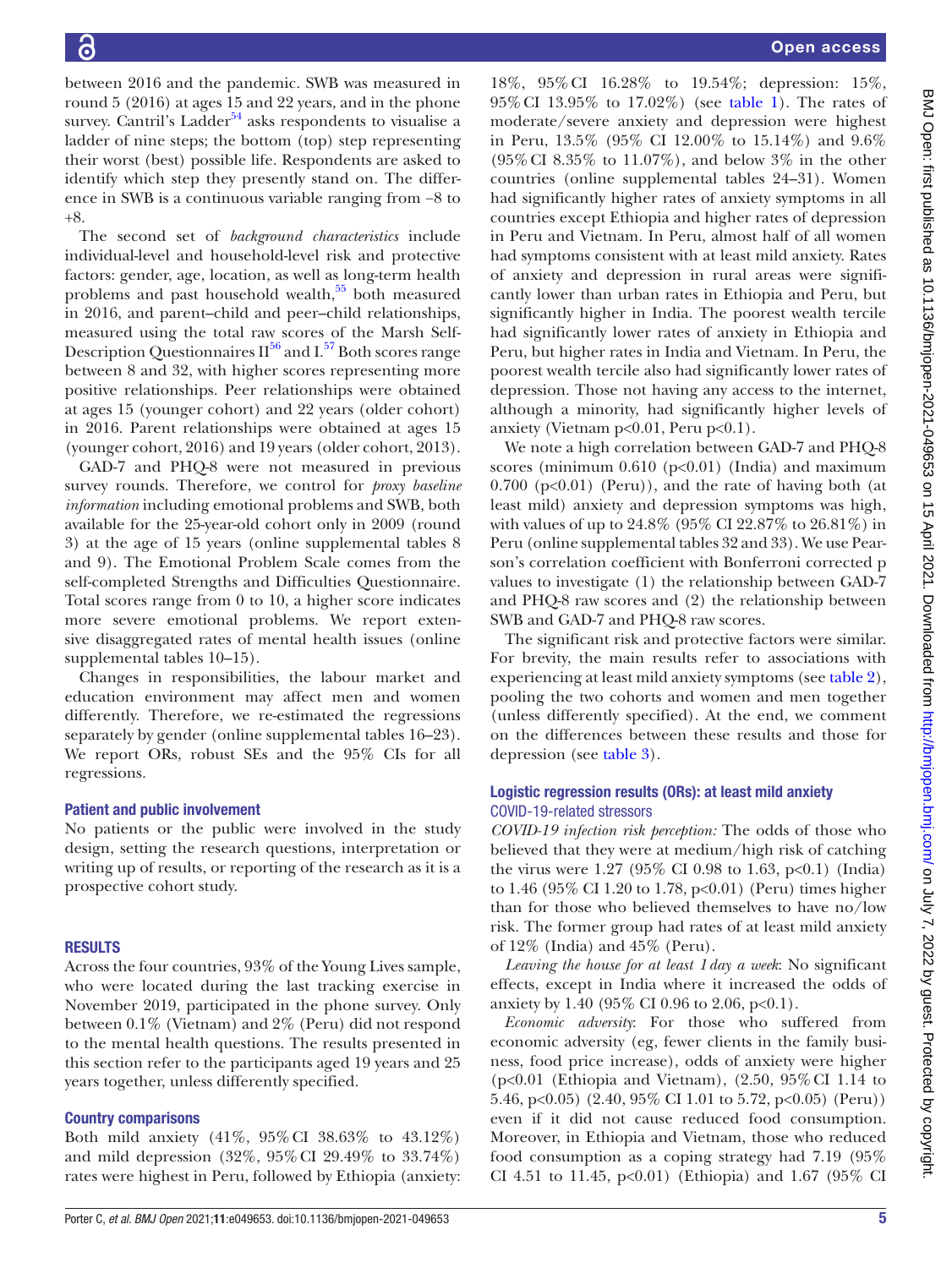<span id="page-5-0"></span>

| Logistic regression results: symptoms of at least<br>$\mathbf{a}$<br>Table :        |                   | mild anxiety                       |                   |                |                   |                |                    |                |
|-------------------------------------------------------------------------------------|-------------------|------------------------------------|-------------------|----------------|-------------------|----------------|--------------------|----------------|
|                                                                                     | Ethiopia          |                                    | India             |                | Peru              |                | Vietnam            |                |
|                                                                                     | 6R                | 95% CI                             | <b>SP</b>         | 95% CI         | 6R                | 95% CI         | 6R                 | 95% CI         |
| COVID-19-related stressors                                                          |                   |                                    |                   |                |                   |                |                    |                |
| Risk perception: believe they<br>are at medium/high risk                            | 0.813(0.11)       | 0.629 to 1.052                     | $1.265$ (0.16)    | 0.980 to 1.633 | $1.460***$ (0.15) | 1.200 to 1.777 | $(0.19)$ 220.1     | 0.717 to 1.459 |
| Left house for any reason in<br>the past 7 days                                     | 0.817(0.20)       | 32<br>$0.501$ to $1.3$             | $1.401$ $(0.27)$  | 0.955 to 2.056 | 0.994(0.13)       | 0.776 to 1.274 | 1.054(0.25)        | 0.666 to 1.668 |
| Difference in subjective well-<br>being R5-Call2                                    | $1.070**$ (0.03)  | 1.012 to 1.133                     | $1.099**$ (0.04)  | 1.020 to 1.184 | $1.105***$ (0.03) | 1.053 to 1.159 | $1.181***$ (0.05)  | 1.081 to 1.291 |
| Change in responsibilities                                                          |                   |                                    |                   |                |                   |                |                    |                |
| Spend more time taking<br>care of children                                          | 0.891(0.14)       | $\frac{1}{2}$<br>0.652 to 1.2      | 2.209*** (0.37)   | 1.593 to 3.063 | $1.354***$ (0.14) | 1.100 to 1.667 | $1.401*$ (0.25)    | 0.986 to 1.991 |
| Spend more time on<br>household chores                                              | 1.059(0.16)       | $\overline{4}$<br>0.794 to 1.4     | $0.756*(0.11)$    | 0.565 to 1.011 | 1.204(0.15)       | 0.943 to 1.537 | 1.209(0.19)        | 0.888 to 1.645 |
| Spend more time working<br>in the family business                                   | 0.772(0.16)       | $\overline{6}$<br>$0.520$ to $1.1$ | $1.605*(0.46)$    | 0.916 to 2.811 | $1.288$ $(0.18)$  | 0.976 to 1.699 | $1.790***$ (0.37)  | 1.196 to 2.679 |
| Economic adversities                                                                |                   |                                    |                   |                |                   |                |                    |                |
| Faced with new health<br>expenses                                                   | 0.937 (0.18)      | 59<br>0.646 to 1.3                 | 1.046 (0.14)      | 0.798 to 1.370 | $1.733***$ (0.19) | 1.404 to 2.139 | 1.240(0.33)        | 0.733 to 2.098 |
| but did not reduce food<br>Experienced adversity<br>consumption                     | $2.362***$ (0.49) | 1.567 to 3.561                     | 0.621 (0.28)      | 0.253 to 1.524 | $2.495**$ (1.00)  | 1.140 to 5.461 | $1.624***$ $(0.2)$ | 1.161 to 2.270 |
| Reduced food consumption 7.187*** (1.71)<br>as response to experienced<br>adversity |                   | 4.510 to 11.454                    | 0.871 (0.46)      | 0.310 to 2.446 | $2.402**$ (1.06)  | 1.009 to 5.718 | $1.673**$ (0.37)   | 1.089 to 2.570 |
| Changes in employment status                                                        |                   |                                    |                   |                |                   |                |                    |                |
| pandemic, but is working<br>Did not work before the<br>now                          | $2.667***$ (0.64) | 59<br>1.671 to 4.2                 | 0.993 (0.22)      | 0.643 to 1.533 | 0.866(0.16)       | 0.609 to 1.232 | 1.104(0.35)        | 0.594 to 2.053 |
| pandemic and is working<br>Worked before the<br>now/has a job                       | $1.570***$ (0.24) | 1.156 to 2.132                     | 1.288 (0.22)      | 0.925 to 1.795 | 1.068(0.15)       | 0.815 to 1.399 | 0.978(0.20)        | 0.653 to 1.464 |
| working now/does not have<br>pandemic and is not<br>Worked before the<br>a job      | $2.294***$ (0.45) | 76<br>1.559 to 3.3                 | $2.504***$ (0.65) | 1.501 to 4.175 | 1.205(0.18)       | 0.893 to 1.628 | 1.346 (0.33)       | 0.834 to 2.171 |
| Educational disruption                                                              |                   |                                    |                   |                |                   |                |                    |                |
|                                                                                     |                   |                                    |                   |                |                   |                |                    | Continued      |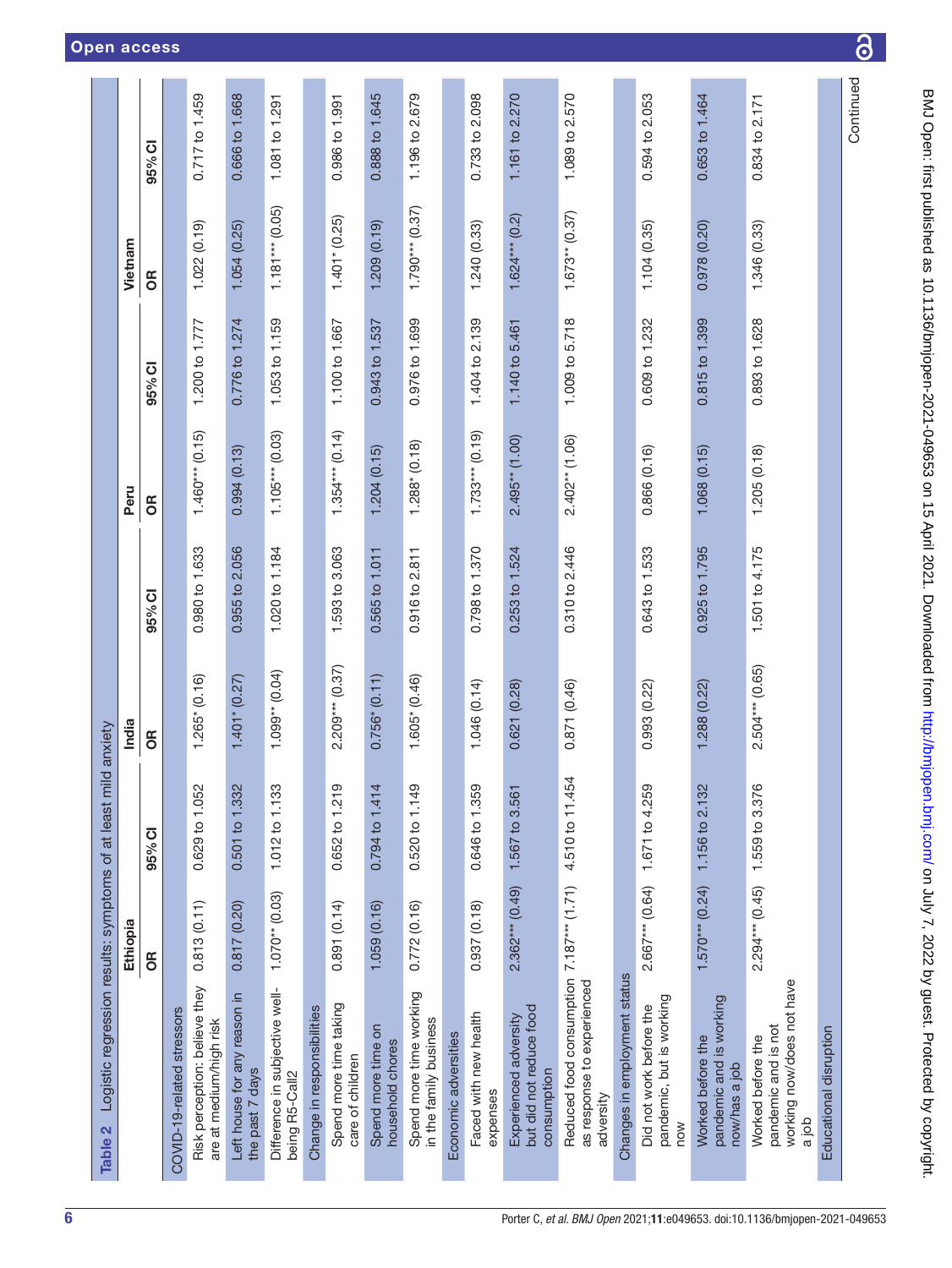|                                                                                                                                                                                                                                                                                                                                                                                                                                                                                                                                                                                                                                                                                                                                                                                                                                                                                                                                                                                                                                                                                                                                                                                                                                   | Ethiopia          |                | India             |                                                                                                                                                                                                                                               | Peru              |                | Vietnam             |                   |
|-----------------------------------------------------------------------------------------------------------------------------------------------------------------------------------------------------------------------------------------------------------------------------------------------------------------------------------------------------------------------------------------------------------------------------------------------------------------------------------------------------------------------------------------------------------------------------------------------------------------------------------------------------------------------------------------------------------------------------------------------------------------------------------------------------------------------------------------------------------------------------------------------------------------------------------------------------------------------------------------------------------------------------------------------------------------------------------------------------------------------------------------------------------------------------------------------------------------------------------|-------------------|----------------|-------------------|-----------------------------------------------------------------------------------------------------------------------------------------------------------------------------------------------------------------------------------------------|-------------------|----------------|---------------------|-------------------|
|                                                                                                                                                                                                                                                                                                                                                                                                                                                                                                                                                                                                                                                                                                                                                                                                                                                                                                                                                                                                                                                                                                                                                                                                                                   | 6R                | 95% CI         | 6R                | 95% CI                                                                                                                                                                                                                                        | 6R                | 95% CI         | <b>SP</b>           | 95% CI            |
| Enrolled in/planning to enrol 1.588** (0.33)<br>not participating in learning<br>in full-time education and<br>activities†                                                                                                                                                                                                                                                                                                                                                                                                                                                                                                                                                                                                                                                                                                                                                                                                                                                                                                                                                                                                                                                                                                        |                   | 1.052 to 2.396 | 1.043(0.21)       | 0.707 to 1.538                                                                                                                                                                                                                                | 0.600(0.27)       | 0.245 to 1.471 | 0.828(0.25)         | 0.458 to 1.495    |
| and participating in learning<br>enrol in full-time education<br>Enrolled in/planning to<br>activities†                                                                                                                                                                                                                                                                                                                                                                                                                                                                                                                                                                                                                                                                                                                                                                                                                                                                                                                                                                                                                                                                                                                           | 1.110 (0.38)      | 0.565 to 2.182 | 0.710 (0.17)      | 0.450 to 1.120                                                                                                                                                                                                                                | 1.026(0.12)       | 0.816 to 1.290 | $0.699*(0.15)$      | 0.465 to 1.051    |
| Background characteristics                                                                                                                                                                                                                                                                                                                                                                                                                                                                                                                                                                                                                                                                                                                                                                                                                                                                                                                                                                                                                                                                                                                                                                                                        |                   |                |                   |                                                                                                                                                                                                                                               |                   |                |                     |                   |
| Age in months                                                                                                                                                                                                                                                                                                                                                                                                                                                                                                                                                                                                                                                                                                                                                                                                                                                                                                                                                                                                                                                                                                                                                                                                                     | $1.008***$ (0.00) | 1.005 to 1.011 | 1.001 (0.00)      | 0.998 to 1.005                                                                                                                                                                                                                                | 0.999(0.00)       | 0.997 to 1.002 | $0.995**$ $(0.00)$  | 0.991 to 0.999    |
| Female                                                                                                                                                                                                                                                                                                                                                                                                                                                                                                                                                                                                                                                                                                                                                                                                                                                                                                                                                                                                                                                                                                                                                                                                                            | 1.074(0.16)       | 0.810 to 1.426 | $1.601***$ (0.27) | 1.149 to 2.231                                                                                                                                                                                                                                | $1.706***$ (0.18) | 1.389 to 2.095 | $1.295*(0.20)$      | 0.961 to 1.746    |
| Urban                                                                                                                                                                                                                                                                                                                                                                                                                                                                                                                                                                                                                                                                                                                                                                                                                                                                                                                                                                                                                                                                                                                                                                                                                             | $1.276$ (0.18)    | 0.974 to 1.670 | 0.903(0.15)       | 0.658 to 1.238                                                                                                                                                                                                                                | $1.441**$ (0.22)  | 1.072 to 1.937 | 1.206 (0.18)        | (0.895 t 0 1.625) |
| health problem, 2016 (round<br>Participant has long-term<br>6                                                                                                                                                                                                                                                                                                                                                                                                                                                                                                                                                                                                                                                                                                                                                                                                                                                                                                                                                                                                                                                                                                                                                                     | $1.424*(0.27)$    | 0.984 to 2.060 | $1.399* (0.25)$   | 0.989 to 1.981                                                                                                                                                                                                                                | $1.805***$ (0.26) | 1.354 to 2.406 | 1.337 (0.27)        | 0.897 to 1.991    |
| Total parent-child relationship<br>score, 2012/2016 (round 4/5)                                                                                                                                                                                                                                                                                                                                                                                                                                                                                                                                                                                                                                                                                                                                                                                                                                                                                                                                                                                                                                                                                                                                                                   | 0.967(0.02)       | 0.926 to 1.009 | $0.923***$ (0.02) | 0.883 to 0.965                                                                                                                                                                                                                                | $0.976$ (0.01)    | 0.949 to 1.004 | 1.041(0.03)         | 0.992 to 1.093    |
| Total peer-child relationship<br>score, 2016 (round 5)                                                                                                                                                                                                                                                                                                                                                                                                                                                                                                                                                                                                                                                                                                                                                                                                                                                                                                                                                                                                                                                                                                                                                                            | $0.941***$ (0.02) | 0.901 to 0.982 | 1.025 (0.03)      | 0.975 to 1.078                                                                                                                                                                                                                                | 1.001(0.02)       | 0.970 to 1.033 | $0.941$ * $(0.03)$  | 0.876 to 1.011    |
| Middle/top wealth tercile R5,<br>2016 (round 5)                                                                                                                                                                                                                                                                                                                                                                                                                                                                                                                                                                                                                                                                                                                                                                                                                                                                                                                                                                                                                                                                                                                                                                                   | 1.124(0.16)       | 0.846 to 1.495 | $0.781* (0.11)$   | 0.587 to 1.038                                                                                                                                                                                                                                | 1.016(0.13)       | 0.797 to 1.295 | $0.550***$ $(0.09)$ | 0.404 to 0.747    |
| Proxy baseline information                                                                                                                                                                                                                                                                                                                                                                                                                                                                                                                                                                                                                                                                                                                                                                                                                                                                                                                                                                                                                                                                                                                                                                                                        |                   |                |                   |                                                                                                                                                                                                                                               |                   |                |                     |                   |
| Emotional Problem Scale<br>score, 2009 (round 3) <sup>‡</sup>                                                                                                                                                                                                                                                                                                                                                                                                                                                                                                                                                                                                                                                                                                                                                                                                                                                                                                                                                                                                                                                                                                                                                                     | 1.074* (0.04)     | 0.994 to 1.161 | 1.007 (0.05)      | 0.910 to 1.114                                                                                                                                                                                                                                | $1.222***$ (0.07) | 1.093 to 1.366 | 1.072(0.07)         | 0.940 to 1.221    |
| Subjective well-being, 2009 0.979 (0.06)<br>te puna)                                                                                                                                                                                                                                                                                                                                                                                                                                                                                                                                                                                                                                                                                                                                                                                                                                                                                                                                                                                                                                                                                                                                                                              |                   | 0.872 to 1.100 | $1.131**$ (0.07)  | 1.010 to 1.267                                                                                                                                                                                                                                | 0.924 (0.07)      | 0.800 to 1.068 | 0.975(0.08)         | 0.827 to 1.148    |
| z                                                                                                                                                                                                                                                                                                                                                                                                                                                                                                                                                                                                                                                                                                                                                                                                                                                                                                                                                                                                                                                                                                                                                                                                                                 | 2183              |                | 2622              |                                                                                                                                                                                                                                               | 1887              |                | 2296                |                   |
| family business, did not face new health expenses, did not suffer a shock, did not work at all in the past 12 months OR worked during the pandemic but not before and is not working<br>leave the house at all during the past 7 days, did not spend more time taking care of children, did not spend chores did not spend more time working in the<br>now, never attended school or not enrolled in full-time education/not planning to enrol, male, rural, does not have a long-term health condition, lowest wealth tercile. All time-variant<br>†Results come from a separate regression where educational disruption was substituted for changes in employment status and which was run on the younger cohort (18-19 years)<br>variables are measured in 2020 unless otherwise specified. The regression was run on the joint younger cohort /older cohort sample except for the results which were added from<br>independent regression specifications run on the younger and older cohort only.<br>ORs are unadjusted ORs. Robust SEs in parenthesis, *** significant<br>‡Results come from a separate regression where we added proxy<br>sample only (online supplemental table 6)<br>only (online supplemental table 8). |                   |                |                   | at 1%, **significant at 5%, *significant at 10%. Base categories are as follows: believe they are at no/low risk, did not<br>baseline information measured in 2009 at age 15 years and which was run on the older cohort (25–26 years) sample |                   |                |                     |                   |

3

7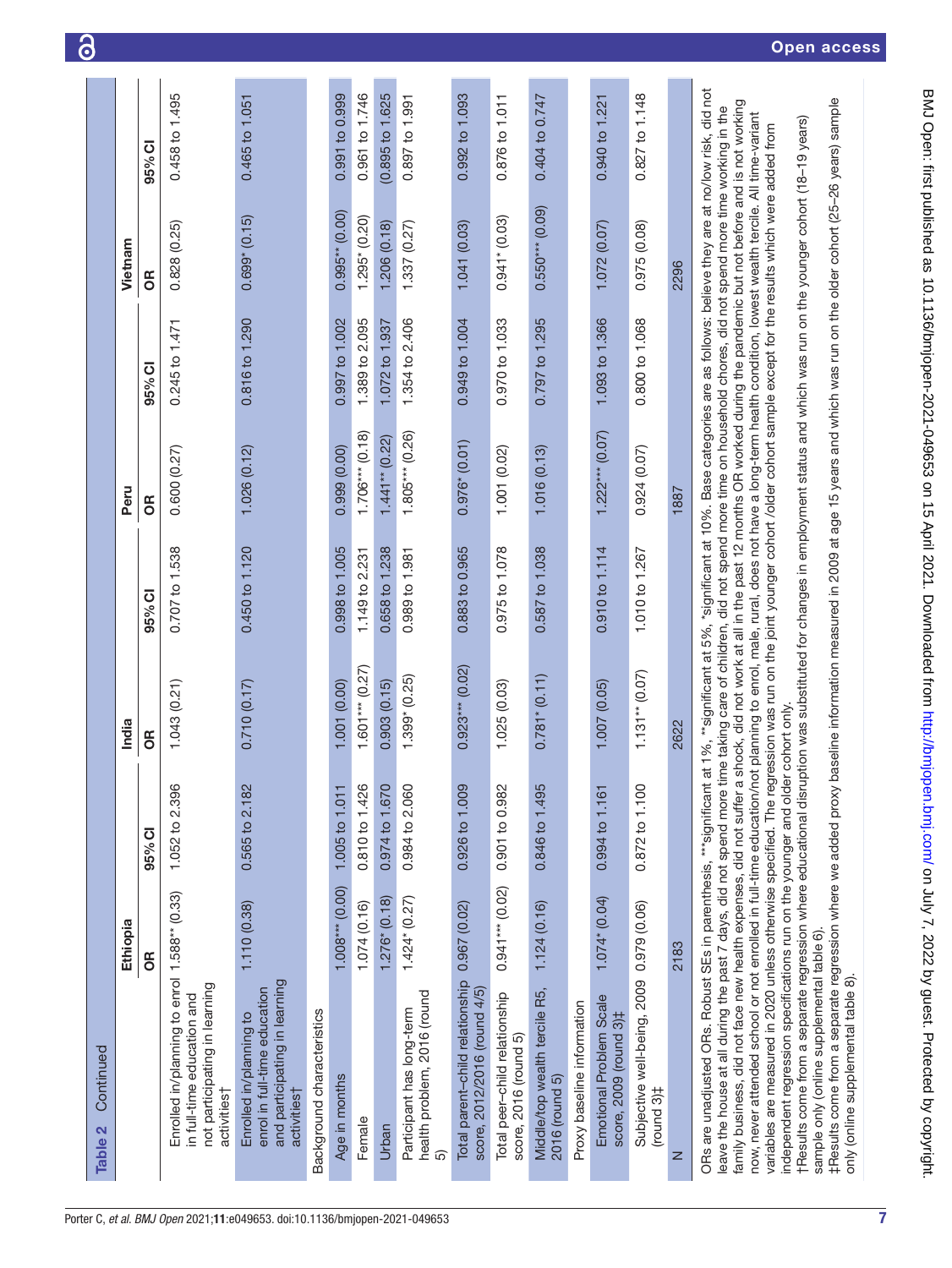<span id="page-7-0"></span>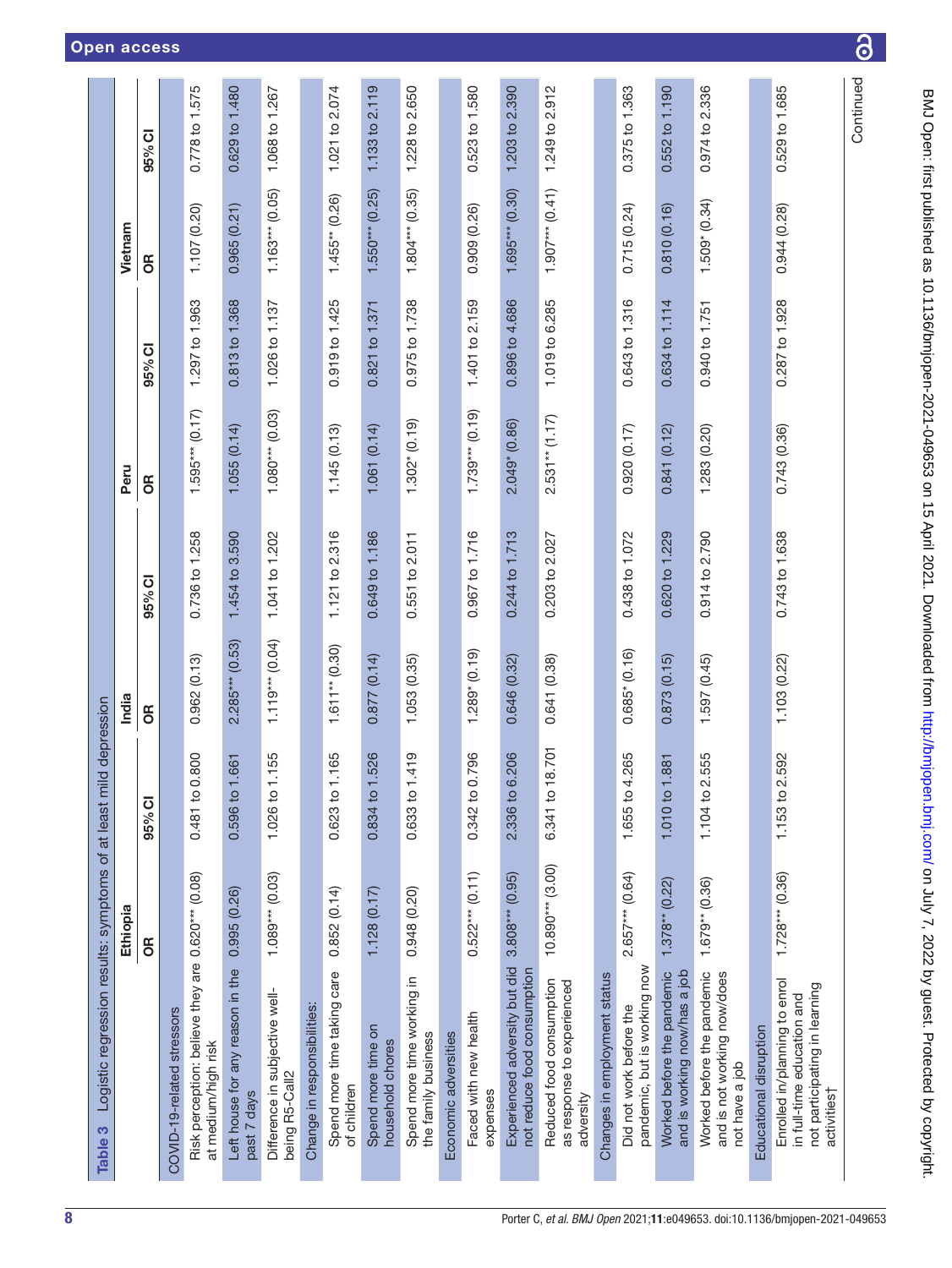| Continued<br>Table 3                                                                                                                                                                                                                                                                                                                                                                                                                                                                                                                                                                                                                                                                                                                                                    |                    |                |                   |                |                     |                |                   |                |
|-------------------------------------------------------------------------------------------------------------------------------------------------------------------------------------------------------------------------------------------------------------------------------------------------------------------------------------------------------------------------------------------------------------------------------------------------------------------------------------------------------------------------------------------------------------------------------------------------------------------------------------------------------------------------------------------------------------------------------------------------------------------------|--------------------|----------------|-------------------|----------------|---------------------|----------------|-------------------|----------------|
|                                                                                                                                                                                                                                                                                                                                                                                                                                                                                                                                                                                                                                                                                                                                                                         | Ethiopia           |                | India             |                | Peru                |                | Vietnam           |                |
|                                                                                                                                                                                                                                                                                                                                                                                                                                                                                                                                                                                                                                                                                                                                                                         | $\frac{1}{2}$      | 95% CI         | 6R                | 95% CI         | 6R                  | 95% CI         | бR                | 95% CI         |
| Enrolled in/planning to enrol<br>in full-time education and<br>participating in learning<br>activities <sup>+</sup>                                                                                                                                                                                                                                                                                                                                                                                                                                                                                                                                                                                                                                                     | 1.174(0.41)        | 0.591 to 2.333 | 0.749(0.18)       | 0.469 to 1.196 | 1.042(0.13)         | 0.816 to 1.329 | 1.172(0.25)       | 0.768 to 1.788 |
| Background characteristics                                                                                                                                                                                                                                                                                                                                                                                                                                                                                                                                                                                                                                                                                                                                              |                    |                |                   |                |                     |                |                   |                |
| Age in months                                                                                                                                                                                                                                                                                                                                                                                                                                                                                                                                                                                                                                                                                                                                                           | 1.001 (0.00)       | 0.998 to 1.005 | 1.000 (0.00)      | 0.997 to 1.004 | $0.996**$ $(0.00)$  | 0.993 to 0.999 | $0.994***$ (0.00) | 0.989 to 0.998 |
| Female                                                                                                                                                                                                                                                                                                                                                                                                                                                                                                                                                                                                                                                                                                                                                                  | 1.142(0.17)        | 0.847 to 1.541 | 1.239 (0.21)      | 0.890 to 1.725 | $1.317**$ (0.15)    | 1.059 to 1.637 | $1.405**$ (0.21)  | 1.048 to 1.883 |
| Urban                                                                                                                                                                                                                                                                                                                                                                                                                                                                                                                                                                                                                                                                                                                                                                   | $1.356**$ $(0.20)$ | 1.019 to 1.805 | 0.733(0.12)       | 0.526 to 1.022 | 1.114(0.17)         | 0.820 to 1.513 | 0.961(0.15)       | 0.706 to 1.308 |
| Participant has long-term health 0.954 (0.21)<br>problem, 2016 (round 5)                                                                                                                                                                                                                                                                                                                                                                                                                                                                                                                                                                                                                                                                                                |                    | 0.620 to 1.470 | $1.566**$ (0.28)  | 1.101 to 2.226 | $1.590***$ (0.23)   | 1.197 to 2.113 | 1.328(0.27)       | 0.889 to 1.982 |
| Total parent-child relationship<br>score, 2012/2016 (round 4/5)                                                                                                                                                                                                                                                                                                                                                                                                                                                                                                                                                                                                                                                                                                         | 1.004(0.02)        | 0.960 to 1.050 | $0.909***$ (0.02) | 0.867 to 0.954 | $0.939***$ $(0.01)$ | 0.911 to 0.968 | 0.983(0.02)       | 0.938 to 1.031 |
| Total peer-child relationship<br>score, 2016 (round 5)                                                                                                                                                                                                                                                                                                                                                                                                                                                                                                                                                                                                                                                                                                                  | $0.938***$ (0.02)  | 0.895 to 0.983 | 1.015 (0.03)      | 0.963 to 1.070 | 1.007 (0.02)        | 0.973 to 1.042 | 0.988(0.04)       | 0.920 to 1.062 |
| Middle/top wealth tercile R5,<br>2016 (round 5)                                                                                                                                                                                                                                                                                                                                                                                                                                                                                                                                                                                                                                                                                                                         | 0.884(0.13)        | 0.656 to 1.192 | 1.074(0.16)       | 0.802 to 1.437 | $1.249$ (0.16)      | 0.968 to 1.613 | 1.068 (0.18)      | 0.770 to 1.482 |
| Proxy baseline information                                                                                                                                                                                                                                                                                                                                                                                                                                                                                                                                                                                                                                                                                                                                              |                    |                |                   |                |                     |                |                   |                |
| Emotional Problem Scale score,<br>2009 (round 3) <sup>‡</sup>                                                                                                                                                                                                                                                                                                                                                                                                                                                                                                                                                                                                                                                                                                           | $1.090* (0.05)$    | 0.995 to 1.195 | $1.101* (0.06)$   | 0.991 to 1.223 | $1.129**$ (0.07)    | 1.003 to 1.270 | 1.114(0.08)       | 0.973 to 1.276 |
| Subjective well-being, 2009<br>$($ round $3$ ) $\ddagger$                                                                                                                                                                                                                                                                                                                                                                                                                                                                                                                                                                                                                                                                                                               | 0.894 (0.06)       | 0.782 to 1.023 | (20.077)          | 0.952 to 1.219 | $0.869*$ (0.07)     | 0.736 to 1.026 | 0.952 (0.08)      | 0.805 to 1.126 |
| $\mathsf{z}$                                                                                                                                                                                                                                                                                                                                                                                                                                                                                                                                                                                                                                                                                                                                                            | 2183               |                | 2622              |                | 1887                |                | 2296              |                |
| ORs are unadjusted ORs. Robust SEs in parenthesis, ***significant at 1%, **significant at 5%, *significant at 10%. Base categories are as follows: believe they are at no/low risk, did not<br>family business, did not face new health expenses, did not suffer a shock, did not work at all in the past 12 months OR worked during the pandemic but not before and is not working<br>leave the house at all during the past 7 days, did not spend more time faking care of children, did not spend more time on household chores, did not spend more time working in the<br>now, never attended school or not enrolled in full-time education/not planning to enrol, male, rural, does not have a long-term health condition. Iowest wealth tercile, All time-variant |                    |                |                   |                |                     |                |                   |                |

now, never attended school or not enrolled in full-time education/not planning to enrol, male, rural, does not have a long-term health condition, lowest wealth tercile. All time-variant independent regression specifications run on the younger and older cohort only.<br>†Results come from a separate regression where educational disruption was substituted for changes in employment status and which was run on th now, never autenced school of not enroned in full-time education including to enror, finale, furta, coes not have a forget children confundity, fowest wearin feroids are measured in 2020 unless otherwise specified. The reg variables are measured in 2020 unless otherwise specified. The regression was run on the joint younger cohort /older cohort sample except for the results which were added from independent regression specifications run on the younger and older cohort only.

†Results come from a separate regression where educational disruption was substituted for changes in employment status and which was run on the younger cohort (19–20 years) sample only (online supplemental table 7). sample only [\(online supplemental table 7](https://dx.doi.org/10.1136/bmjopen-2021-049653)).

#Results come from a separate regression where we added proxy baseline information measured in 2009 at age 15 years and which was run on the older cohort (25-26 years) sample ‡Results come from a separate regression where we added proxy baseline information measured in 2009 at age 15 years and which was run on the older cohort (25–26 years) sample only (online supplemental table 9). only [\(online supplemental table 9](https://dx.doi.org/10.1136/bmjopen-2021-049653)).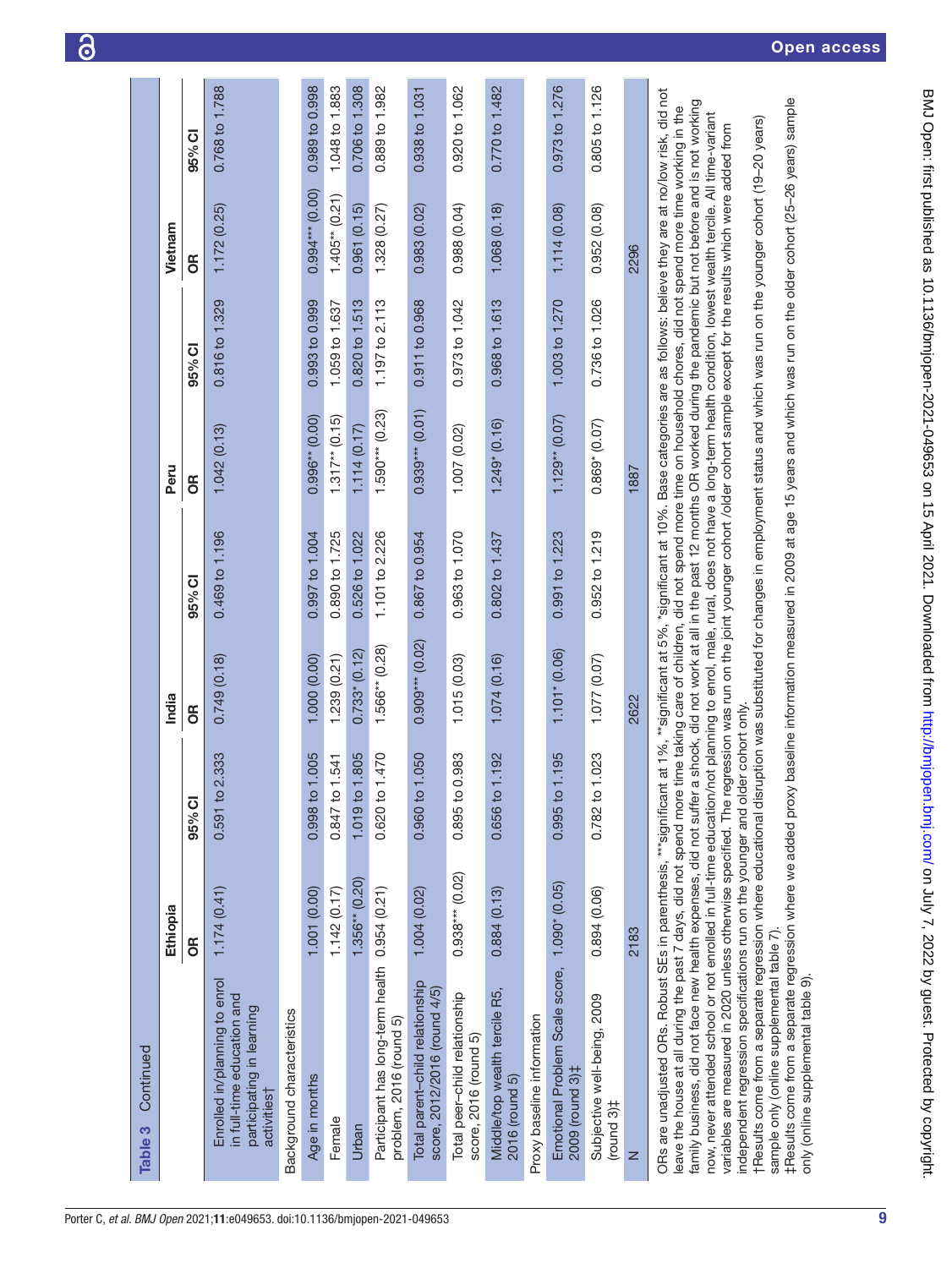1.09 to 2.57,  $p<0.05$ ) (Vietnam) higher odds than those who experienced an adverse event but did not need to reduce food consumption in response 2.36 (95% CI 1.57 to 3.56, p<0.01) (Ethiopia) and 1.62 (95% CI 1.16 to 2.27, p<0.01) (Vietnam) (both compared with those who did not experience any adverse event at all). In Ethiopia, 36% of those who reduced food consumption reported at least mild anxiety compared with 7% of those who did not experience an adverse event (p<0.0001). In Ethiopia, odds were higher among women than men, but in Peru and Vietnam significant for men only. Facing new health expenses significantly increased the odds by 1.73 (95% CI 1.40 to 2.14) (p<0.01) in Peru. Over half (52%, p<0.0001) of those who faced new health expenses report at least mild anxiety (although not significant in India or Ethiopia, significant risk factor for women in Vietnam (1.76, 95%CI 0.93 to 3.31, p<0.1)).

#### *Increased responsibilities*

Spending more time on childcare during the lockdown increased odds of anxiety by 2.21 (95% CI 1.59 to 3.06, p<0.01) in India, 1.35 (95% CI 1.10 to 1.67, p<0.01) in Peru and 1.4 (95% CI 0.99 to 1.99,  $p<0.1$ ) in Vietnam. Rates for those who spent more time taking care of children were 20% vs 9% (India), 49% vs 37% (Peru) and 13% vs 8% (Vietnam), (all p<0.001). Spending more time on household chores *lowered* odds in India for anxiety (women only). For those who spend more time working in the family business, the odds of anxiety were 1.61 (95% CI 0.92 to 2.81,  $p<0.1$ ) times higher in India, 1.29 (95%) CI 0.98 to 1.67,  $p<0.1$ , n.s. for women) in Peru and 1.80 (95% CI 1.20 to 2.68, p<0.01) in Vietnam (higher odds among men). In Vietnam, those who spent more time working in the family business reported rates of 16% (p<0.0001), the highest among the Vietnamese sample.

#### *Changes in employment status*

In Ethiopia, those who participated in the labour market had higher odds of anxiety than those who did not (eg, full-time students, stay-at-home parents). However, the odds of those who were pushed into the labour market (2.67, 95%CI 1.67 to 4.26, p<0.01) or lost their job (2.29, 95% CI 1.56 to 3.38, p<0.01) were higher than those who simply participated  $(1.57, 95\% \text{ CI } 1.16 \text{ to } 2.13, \text{ p} < 0.01)$ (all in comparison with non-participants). In India, losing a job increased the risk of anxiety by 2.50 (95% CI 1.50 to 4.18, p<0.01). In Peru and Vietnam, there were no employment effects. Rates of at least mild anxiety among those who lost their jobs were among the highest in each country 31% (Ethiopia, p<0.001), 20% (India, p<0.001), 46% (Peru, n.s.), 12% (Vietnam, n.s.).

## *Educational disruption (19-year-old cohort only)*

Students who were enrolled in Ethiopia before the pandemic and were unable to access virtual classes or complete homework had 1.59 (95% CI 1.05 to 2.40, p<0.05) times higher odds of anxiety than those who were not enrolled. In Vietnam, those who were enrolled and engaged in learning activities had lower odds of anxiety  $(0.70, 95\% \text{ CI } 0.47 \text{ to } 1.05, \text{ p} < 0.1)$  than those who were not enrolled (base category). The full younger cohort only regression results can be found in [online supple](https://dx.doi.org/10.1136/bmjopen-2021-049653)[mental table 6;](https://dx.doi.org/10.1136/bmjopen-2021-049653) the education results split by gender (again younger cohort only) are located in [online supple](https://dx.doi.org/10.1136/bmjopen-2021-049653)[mental tables 20–23](https://dx.doi.org/10.1136/bmjopen-2021-049653).

#### Background characteristics

For *women*, the odds were 1.30 (95% CI 0.96 to 1.75, p<0.1) (Vietnam), 1.60 (95% CI 1.15 to 2.23, p<0.01) (India) and 1.70 (95% CI 1.39 to 2.10, p<0.01) (Peru) times greater than the odds for men (n.s. in Ethiopia). Urban location increased odds significantly in Ethiopia and Peru. Age was not significant in India and Peru, protective in Vietnam and a risk factor in Ethiopia.

*Long-term health problems* (measured in 2016): the odds of at least mild anxiety were 1.42 (95% CI 0.98 to 2.06, p<0.1) (Ethiopia), 1.40 (95% CI 1.00 to 2.00, p<0.1) (India) and 1.80 (95% CI 1.35 to 2.41, p<0.01) (Peru) times as large as the odds for those who did not (n.s. in Vietnam). In Peru, those reporting long-term health problems had the highest rates of at least mild anxiety, 56% (p<0.0001).

*Parent–child relationship* (measured at age 15 years for the younger cohort, in 2016 and measured at age 19 years for the older cohort, in 2013) and *peer–child relationship* (at age 15 years for the younger cohort and at age 22 years for the older cohort, in 2016): strong parent–child relationships were a significant protective factor in India and Peru, while peer–child relationships were a significant protective factor in Ethiopia and Vietnam.

*Past household wealth* (measured in 2016): that is, being in the middle/highest wealth tercile versus the lowest was a marginally significant protective factor in India (0.78,  $95\%$  CI 0.59 to 1.04, p<0.1) and significant in Vietnam (0.55, 95%CI 0.40 to 0.75, p<0.01).

#### Proxy baseline information

*Past emotional problems and well-being* (25-year-old cohort only): for a one-point increase in previous emotional problems at age 15 years (measured in 2009), the odds of at least mild anxiety increased by a factor of 1.22 (95%CI 1.09 to 1.37, p<0.01) (Peru) and 1.07 (95% CI 0.99 to 1.16, p<0.1) (Ethiopia). Notably, the effect of the COVID-19-related stressors holds when controlling for past proxy baseline information. The full older cohort only regression results can be found in [online supplemental table 8](https://dx.doi.org/10.1136/bmjopen-2021-049653).

#### Significant differences between anxiety and depression logistic regression results

As previously mentioned, the results for anxiety and depression (see [table](#page-7-0) 3 and [online supplemental tables](https://dx.doi.org/10.1136/bmjopen-2021-049653)  [7, 9, 16–23, 34–36\)](https://dx.doi.org/10.1136/bmjopen-2021-049653) are qualitatively similar. Here we note significant differences in the results between the two independent variables for each country. In Ethiopia, food insecurity had a higher impact on depression for men than women. In India, subjective high infection risk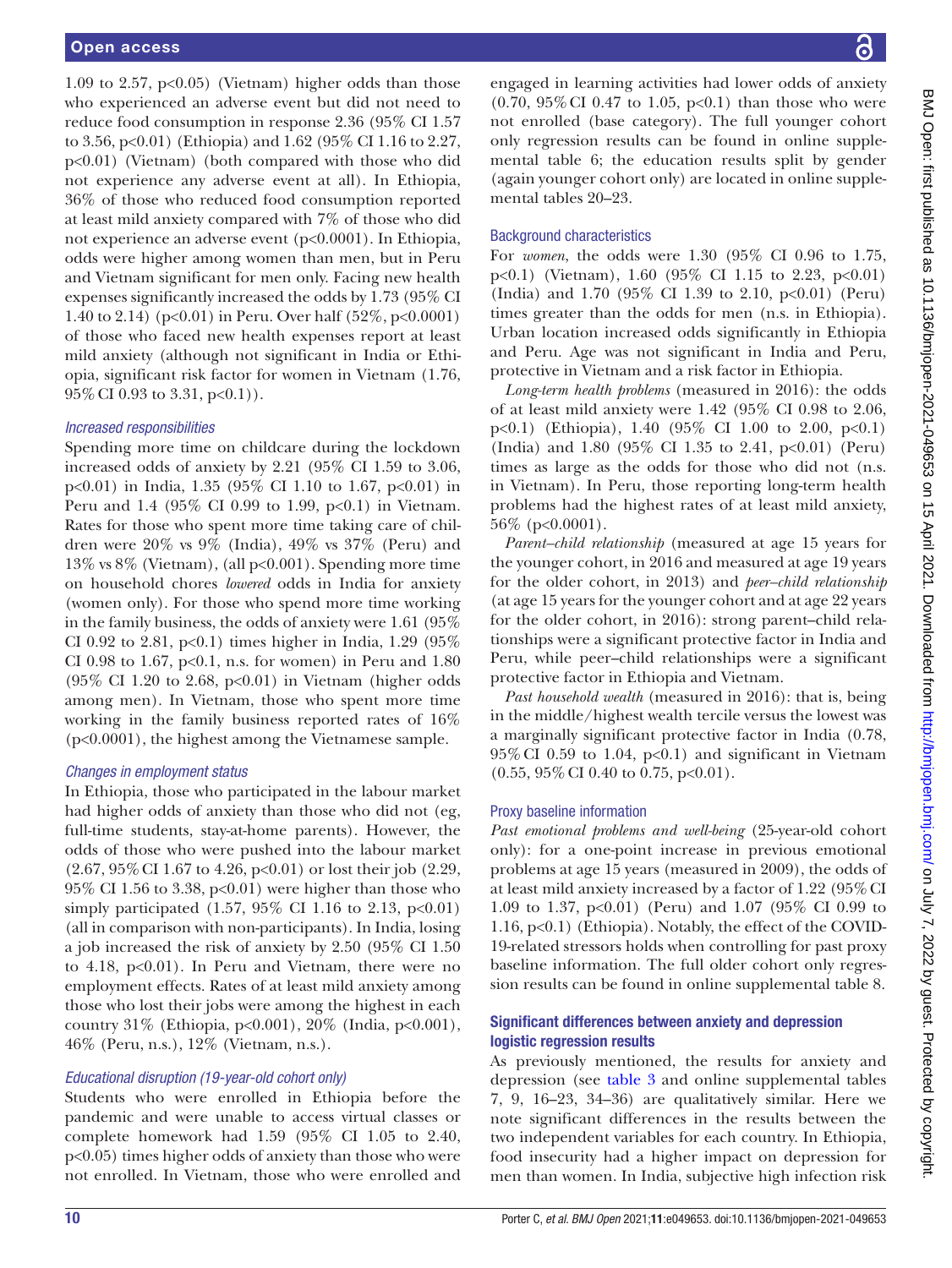increased anxiety, but not depression, and those faced with new health expenses had higher odds of depression, but not anxiety. Women also had higher rates of anxiety but not depression. In Peru, childcare was not a risk factor for depression, and past SWB was a protective factor. In Vietnam, losing a job was a significant risk factor for depression, while good peer relations and education were not significant determinants of depression.

## **DISCUSSION**

We examined the impact of the COVID-19 pandemic on the mental health of young people in Ethiopia, India, Peru and Vietnam. The sample has broad coverage of the poorer population in each country, and we interviewed 93% of those located during the tracking prior to the pandemic, including those without internet access and in Ethiopia also those without mobile phone, who would be excluded from an online survey. Internet access has had both positive and negative effects in the pandemic. $58$  In our sample, those without access to internet have significantly higher rates of anxiety in Vietnam and Peru.

The four countries have had different experiences of the pandemic—Peru is the most affected country in terms of deaths per population, and Vietnam the least. While Vietnam has recorded only 35 deaths in total (not per day), with no deaths since 3 September 2020, on 15 October (end date of our survey) Peru had registered  $33577$  deaths.<sup>59</sup> Another aspect which has likely contributed to the difference is the length of the lockdown, which creates stress and reduces household income. In Peru, this was 107 consecutive days at the national level, followed by an additional period of local lockdowns, such that certain areas of the country were in lockdown for up to 199 days. In contrast, Vietnam had a very short and successful lockdown, one further localised lockdown, but by September life was already back to normal. Ethiopia restricted certain activities and closed schools, but did not impose a strict lockdown, though faced other challenges (locust infestations, food price inflation and violence).

This study reveals a strong relationship between the severity of the pandemic and the rates of mental health conditions in our sample, both in terms of anxiety and depression symptoms. Rates of at least mild anxiety (depression) were four (three) times higher in Peru compared with Vietnam. Furthermore, the 2020 survey showed a significant fall in SWB from 2016 in all countries except Vietnam. The fall in SWB is highly correlated with anxiety and depression symptoms. In the absence of baseline measures of GAD-7 and PHQ-8, a strong correlation between SWB and our mental health indicators is important, as it suggests that SWB is a useful proxy baseline.

The economic impact of the pandemic has affected certain groups of young people in all study countries, even Vietnam, and Ethiopia where there was no full national lockdown. Overall, our findings confirmed that those experiencing COVID-19-related stressors had

worse mental health, although the relative importance of stressors varied across countries: increased health expenses and believing they were at a medium/high infection risk was detrimental for young people in Peru, but increased food insecurity was much more important in Ethiopia, reflecting high rates of food price inflation in 2019, which continued into 2020. Moreover, good peer relations in earlier years were a protective factor for anxiety and depression only in Ethiopia. In Peru and Vietnam, there were no employment effects on anxiety, likely for very different reasons—in Peru health concerns were more important, and in Vietnam, the labour market was relatively resilient.

Exploiting the longitudinal data allowed us to investigate individual-level and household-level protective and risk factors. As expected, parent and peer relations measured during childhood and adolescence were protective, though in different ways across countries. Strong parental relationships were a significant protective factor in India and Peru, whereas peer relationships were more important in Ethiopia and Vietnam. Those reporting long-term health problems were twice as likely to display symptoms consistent with at least mild anxiety, this effect being particularly pronounced in Peru. Previous relative wealth was a significant protective factor only in India and Vietnam. Pre-pandemic emotional problems were risk factors, especially in Ethiopia and Peru. The associations with COVID-19-related stressors were robust to the inclusion of pre-pandemic emotional problems and past SWB.

Other studies have used longitudinal data to document the impact of the pandemic on mental health, $5^{12}$  though none investigate a comparable population of young people, of a similar age, with those in our study countries, though results from the UK have similar findings. The closest study to ours, a phone survey in a developing country, finds a deterioration in maternal mental health in rural Bangladesh.<sup>12</sup> Our study shows lower rates of anxiety and depression in rural areas in Ethiopia and Peru, but significantly higher in India. We are able to disaggregate the effect of a range of COVID-19-related stressors, which we can relate individually to other studies. A study in Hubei province,  $China<sup>11</sup>$  showed the importance of income losses during the pandemic. Studies of college students in China<sup>[8](#page-12-5)</sup> and Bangladesh<sup>10</sup> show that educational disruption significantly increased anxiety and depression, similar to our results in Vietnam and Ethiopia. Social support was negatively correlated with the level of anxiety, $\frac{8}{3}$  $\frac{8}{3}$  $\frac{8}{3}$  similar to our findings regarding parent/peer-child relationships. In Jordan,<sup>[9](#page-12-21)</sup> female healthcare professionals, female university students and university students with chronic disease were at higher risk of developing depression, similar to our results for long-term health problems.

Even controlling for other factors, we found women to be more vulnerable to anxiety in India, Peru and Vietnam and more vulnerable to depression in Peru and Vietnam. which is similar to most COVID-19-related<sup>5 9 11</sup> and prepandemic studies.  $60 61$  However, in Ethiopia, we found no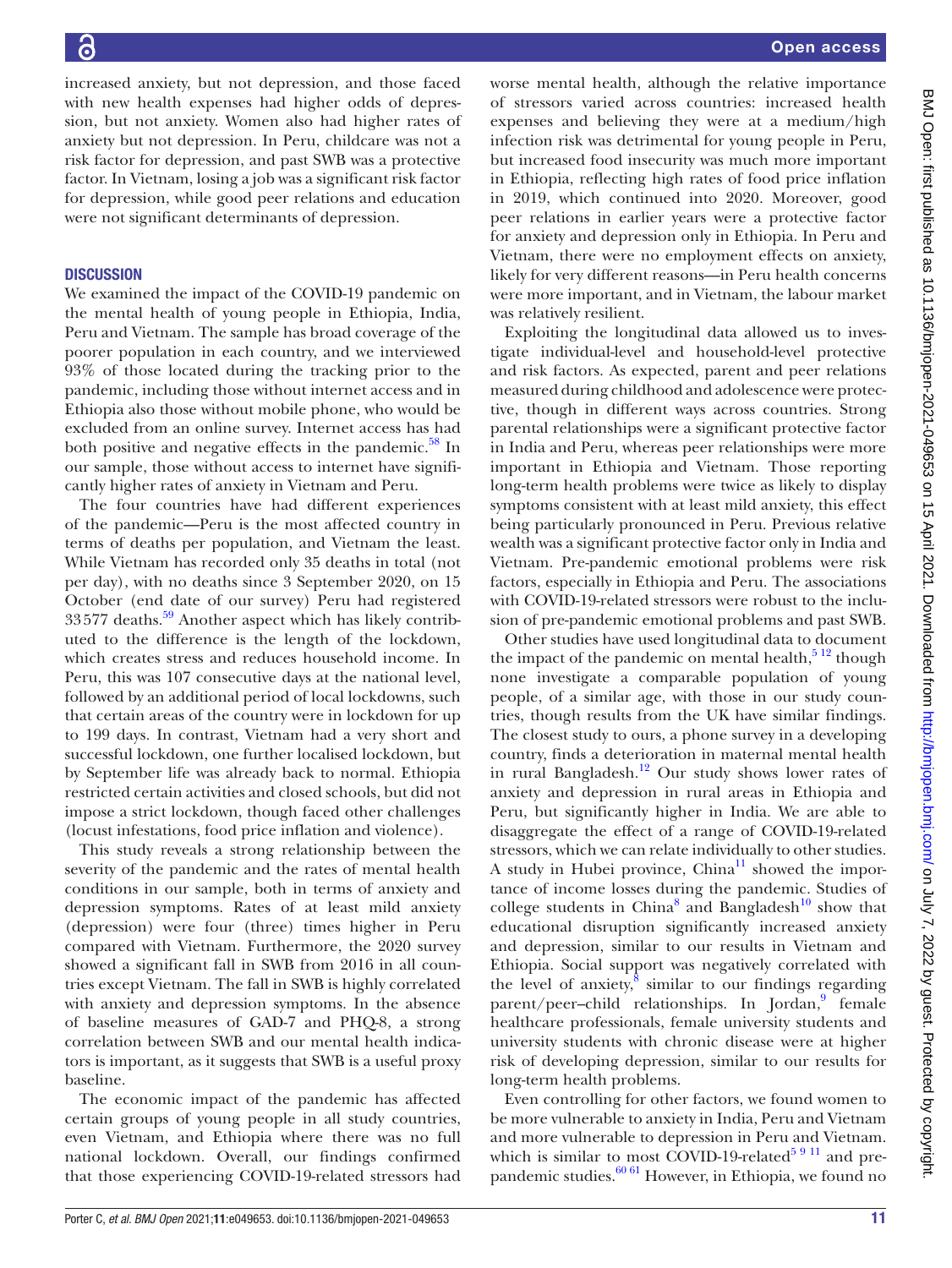significant gender effects. Previous studies in Ethiopia had mixed results on gender differences.<sup>62</sup> 63 Relatedly, and during the COVID-19 pandemic, one<sup>[8](#page-12-5)</sup> study finds no gender differences among Chinese college students while another $10$  finds that male Bangladeshi students had higher depressive symptoms than women.

#### Strengths and limitations

This study's strength combines survey data about experiences of COVID-19 with long-term information from two cohorts of participants of a population-based cohort study in four LMICs. The study was able to cover the poorest, those without internet (and without mobile phone in Ethiopia), and examine the role of a broad range of pandemic-related stressors and of individuallevel and household-level risk and protective factors. Our study has a number of limitations. We do not have a directly comparable pre-COVID-19 baseline for depression/anxiety. However, we use proxy variables for baseline and our explanatory variables capture dynamics during the pandemic. As for other studies, there may be under-reporting in all four countries $64-67$  because of stigma associated with mental health, despite piloting and validation. There is evidence in the literature of stigmatisation of mental health in all four countries, as in other LMIC meta-analyses,  $68\,69$  but nothing to suggest this is associated with the differences we find. Furthermore, our analysis identifies high-risk groups *within* each country. Additionally, self-reported variables may be biased due to feelings of anxiety or depression. The findings are not fully generalisable to the whole population of LMICs due to the poverty-focused design and age group, however they broadly represent poor young people in the study countries.

#### **CONCLUSION**

Adolescents and young people have been a lower priority for COVID-19 interventions, given the lower rates of hospitalisation and death for this age group. This research shows that the pandemic is having important effects on the mental health of certain groups of young people, even in countries with fewer cases. Mental health services are very limited in LMICs, making it urgent to develop evidence-based and sustainable prevention programmes in response to the pandemic. As a short-term measure, funding for (and awareness of) telephone helplines can be increased, and Cash Transfer Programmes should be expanded or conditionality waived to cover young people hardest hit by the pandemic, and include mobile phone messaging to provide accurate non-stigmatised information about COVID-19 and available mental health support services. This could help break the cycle between poverty and mental illness, lowering the risk of long-term consequences.<sup>[70](#page-13-16)</sup> Further research on mental health in Peru (the country hardest hit by the pandemic among our four countries) should be conducted including estimating the impact on mental health resulting from

lockdown length/intensity and COVID-19 cases/deaths on the district level.

#### Author affiliations

<sup>1</sup> Management School, Lancaster University, Lancaster, UK

<sup>2</sup>Oxford Department of International Development, University of Oxford, Oxford, UK Niños del Milenio, Grupo de Análisis para el Desarrollo (GRADE), Lima, Peru Director, Centre for Economic and Social Studies, Begumpet, India Department of Economics, Addis Ababa University, Addis Ababa, Ethiopia

<sup>6</sup> Centre for Analysis and Forecasting, Vietnam Academy of Social Sciences, Hanoi, Vietnam

<sup>7</sup>Department of Psychology, University of California Los Angeles, Los Angeles, California, USA

8 Department of Psychiatry, University of Oxford, Oxford, UK

<sup>9</sup>School of Public Health, University of the Witwatersrand, Johannesburg-Braamfontein, South Africa

#### Twitter Catherine Porter [@EconCath](https://twitter.com/EconCath)

Acknowledgements We particularly wish to thank the Young Lives respondents and their families for generously giving us their time and cooperation during this difficult time as well as fieldworkers and field managers in the four study countries. We are gratefully indebted to Professor George Patton for his helpful comments. Further, we would like to thank Professor Graham Thornicroft, Dr Julio Torales and Dr Gabriel Teck for their helpful feedback during the review process.

Contributors CP and MF conceived the study. CP, MF, DS and ASJ designed the study. MF, ASJ, RE, TW and LTD led data collection. CP and AH did the statistical analyses. CP, AH and MF wrote the first draft of the article. AS and MC provided comments and input to the several drafts of the article. MF, DS and ASJ verified the underlying data. AS, MF, CP and AH assessed scale validation and methodology. AH prepared the supplemental files. All authors critically reviewed multiple versions of the manuscript and approved the final version.

Funding Young Lives at Work is funded by a UK aid from the Foreign, Commonwealth and Development Office (FCDO), under the Department for International Development, UK Government (grant number 200 425).

Disclaimer The funders of the study had no role in study design, data collection, data analysis, data interpretation or writing of the report. The views expressed are those of the authors. They are not necessarily those of, or endorsed by, the University of Oxford, Young Lives, FCDO. All authors had full access to the anonymised data in the study and had final responsibility for the decision to submit for publication.

Competing interests CP, MF, AH, DS, ASJ, RE, TW and LTD report grants from the FCDO, during the conduct of the study.

#### Patient consent for publication Not required.

Ethics approval The survey was approved by the institutional research ethics committees at the University of Oxford (UK), the University of Addis Ababa (Ethiopia), the Centre for Economic and Social Studies in Hyderabad (India), the Instituto de Investigación Nutricional (Peru) and the Hanoi University of Public Health (Vietnam). Participants were asked for their verbal informed consent before the study commenced and were assured of confidentiality. A consultation guide was provided to all participants with resources for support in issues raised by the questionnaire, including mental health. Approval number (Oxford): CUREC 1A/ ODID CIA-20-034.

Provenance and peer review Not commissioned; externally peer reviewed.

Data availability statement Data are available in a public, open access repository. The entire individual participant data collected during the phone survey and previous in-person rounds, after de-identification, are available including data dictionaries. Furthermore, the questionnaire, attrition reports and the fieldwork manual are available at <https://www.younglives.org.uk/>. The data are available from January 2021, with no end date to anyone who wishes to access the data for any purpose, via the UK Data Archive (study number 8678, DOI: 10.5255/UKDA-SN-8678-1).

Supplemental material This content has been supplied by the author(s). It has not been vetted by BMJ Publishing Group Limited (BMJ) and may not have been peer-reviewed. Any opinions or recommendations discussed are solely those of the author(s) and are not endorsed by BMJ. BMJ disclaims all liability and responsibility arising from any reliance placed on the content. Where the content includes any translated material, BMJ does not warrant the accuracy and reliability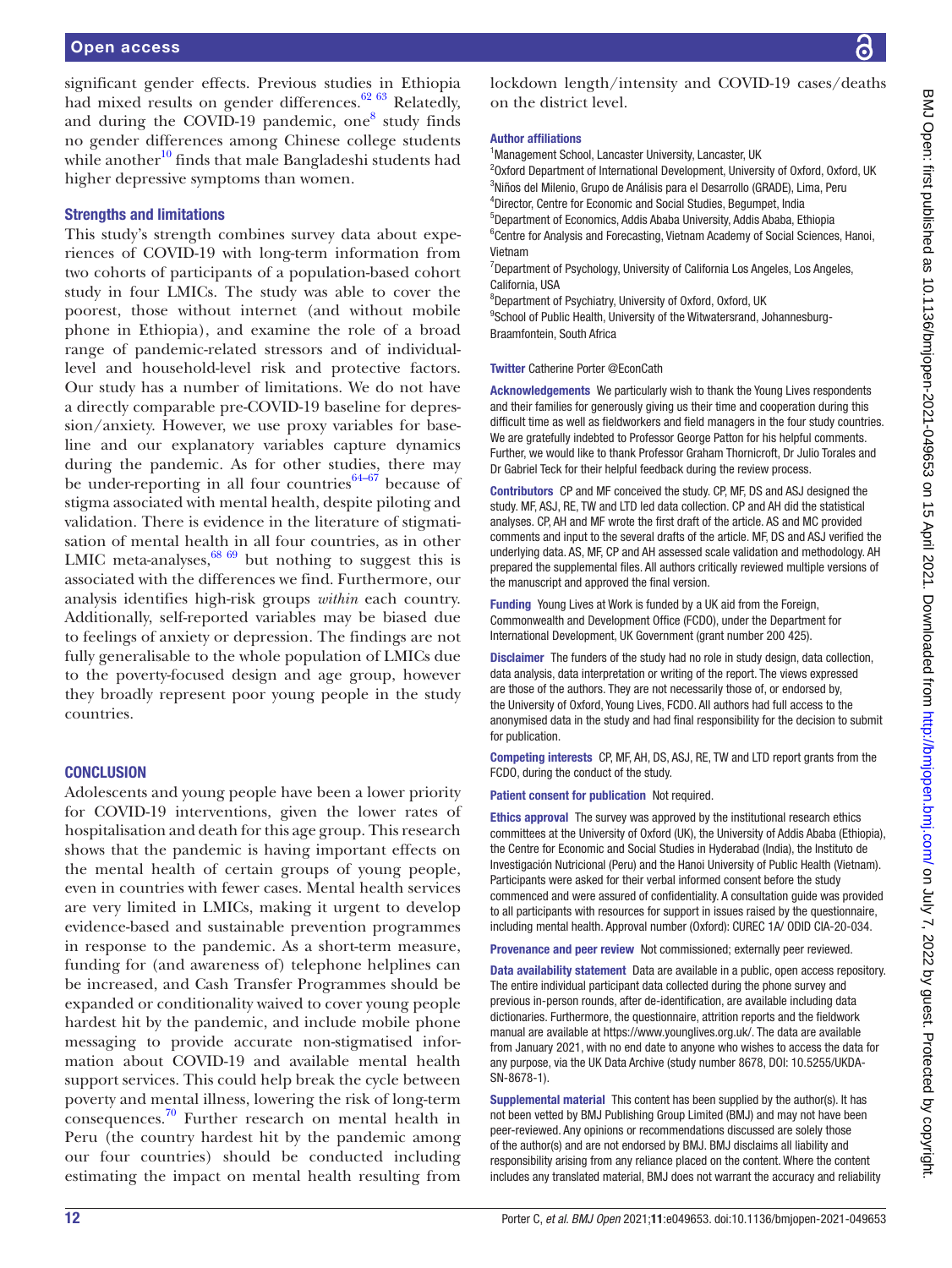of the translations (including but not limited to local regulations, clinical guidelines, terminology, drug names and drug dosages), and is not responsible for any error and/or omissions arising from translation and adaptation or otherwise.

Open access This is an open access article distributed in accordance with the Creative Commons Attribution 4.0 Unported (CC BY 4.0) license, which permits others to copy, redistribute, remix, transform and build upon this work for any purpose, provided the original work is properly cited, a link to the licence is given, and indication of whether changes were made. See: [https://creativecommons.org/](https://creativecommons.org/licenses/by/4.0/) [licenses/by/4.0/.](https://creativecommons.org/licenses/by/4.0/)

#### ORCID iD

Catherine Porter<http://orcid.org/0000-0002-8578-1744>

#### **REFERENCES**

- <span id="page-12-0"></span>1 Holmes EA, O'Connor RC, Perry VH, *et al*. Multidisciplinary research priorities for the COVID-19 pandemic: a call for action for mental health science. *[Lancet Psychiatry](http://dx.doi.org/10.1016/S2215-0366(20)30168-1)* 2020;7:547–60.
- <span id="page-12-1"></span>2 WHO. Substantial investment needed to avert mental health crisis, 2020. Available: [https://www.who.int/news/item/14-05-2020](https://www.who.int/news/item/14-05-2020-substantial-investment-needed-to-avert-mental-health-crisis) [substantial-investment-needed-to-avert-mental-health-crisis](https://www.who.int/news/item/14-05-2020-substantial-investment-needed-to-avert-mental-health-crisis)  [Accessed 14 May 2020].
- <span id="page-12-2"></span>3 Patel V, Saxena S, Lund C, *et al*. The Lancet Commission on global mental health and sustainable development. *[The Lancet](http://dx.doi.org/10.1016/S0140-6736(18)31612-X)* 2018;392:1553–98.
- <span id="page-12-3"></span>4 Ridley M, Rao G, Schilbach F, *et al*. Poverty, depression, and anxiety: causal evidence and mechanisms. *[Science](http://dx.doi.org/10.1126/science.aay0214)* 2020;370. doi:10.1126/ science.aay0214. [Epub ahead of print: 11 Dec 2020].
- <span id="page-12-4"></span>5 Pierce M, Hope H, Ford T, *et al*. Mental health before and during the COVID-19 pandemic: a longitudinal probability sample survey of the UK population. *[Lancet Psychiatry](http://dx.doi.org/10.1016/S2215-0366(20)30308-4)* 2020;7:883–92.
- 6 Pan K-Y, Kok AAL, Eikelenboom M, *et al*. The mental health impact of the COVID-19 pandemic on people with and without depressive, anxiety, or obsessive-compulsive disorders: a longitudinal study of three Dutch case-control cohorts. *[Lancet Psychiatry](http://dx.doi.org/10.1016/S2215-0366(20)30491-0)* 2021;8:121–9.
- 7 Czeisler Mark É, Lane RI, Petrosky E, *et al*. Mental Health, Substance Use, and Suicidal Ideation During the COVID-19 Pandemic - United States, June 24-30, 2020. *[MMWR Morb Mortal Wkly Rep](http://dx.doi.org/10.15585/mmwr.mm6932a1)* 2020;69:1049–57.
- <span id="page-12-5"></span>8 Cao W, Fang Z, Hou G, *et al*. The psychological impact of the COVID-19 epidemic on college students in China. *[Psychiatry Res](http://dx.doi.org/10.1016/j.psychres.2020.112934)* 2020;287:112934.
- <span id="page-12-21"></span>9 Naser AY, Dahmash EZ, Al-Rousan R, *et al*. Mental health status of the general population, healthcare professionals, and university students during 2019 coronavirus disease outbreak in Jordan: a cross-sectional study. *[Brain Behav](http://dx.doi.org/10.1002/brb3.1730)* 2020;10:e01730.
- <span id="page-12-20"></span>10 Islam MA, Barna SD, Raihan H, *et al*. Depression and anxiety among university students during the COVID-19 pandemic in Bangladesh: a web-based cross-sectional survey. *[PLoS One](http://dx.doi.org/10.1371/journal.pone.0238162)* 2020;15:e0238162.
- <span id="page-12-19"></span>11 Li X, Lu P, Hu L, *et al*. Factors associated with mental health results among workers with income losses exposed to COVID-19 in China. *[Int J Environ Res Public Health](http://dx.doi.org/10.3390/ijerph17155627)* 2020;17. doi:10.3390/ijerph17155627. [Epub ahead of print: 04 Aug 2020].
- <span id="page-12-6"></span>12 Hamadani JD, Hasan MI, Baldi AJ, *et al*. Immediate impact of stayat-home orders to control COVID-19 transmission on socioeconomic conditions, food insecurity, mental health, and intimate partner violence in Bangladeshi women and their families: an interrupted time series. *[Lancet Glob Health](http://dx.doi.org/10.1016/S2214-109X(20)30366-1)* 2020;8:e1380–9.
- <span id="page-12-7"></span>13 Banks J, Xu X. The mental health effects of the first two months of lockdown and social distancing during the Covid-19 pandemic in the UK. *IFS Working Paper* 2020.
- <span id="page-12-8"></span>14 Blum R, Boyden J. Understand young people in low-income countries. *Nature* 2018;544.
- <span id="page-12-9"></span>15 Escobal J, Flores E. *An assessment of the young lives sampling approach in Peru. technical note*. Young Lives: Oxford, 2008.
- 16 Kumra N. *An assessment of the young lives sampling approach in Andhra Pradesh, India. technical note*. Young Lives: Oxford, 2008.
- 17 Nguyen NP. *An assessment of the young lives sampling approach in Vietnam. technical note*. Young Lives: Oxford, 2008.
- 18 Outes-Leon I, Sanchez A. *An assessment of the young lives sampling approach in Ethiopia. technical note*. Young Lives: Oxford, 2008.
- <span id="page-12-10"></span>19 Ling GHT, Md Suhud NAB, Leng PC, *et al*. Factors influencing Asia-Pacific countries' success level in Curbing COVID-19: a review using a Social-Ecological system (Ses) framework. *[Int J Environ Res Public](http://dx.doi.org/10.3390/ijerph18041704)  [Health](http://dx.doi.org/10.3390/ijerph18041704)* 2021;18. doi:10.3390/ijerph18041704. [Epub ahead of print: 10 Feb 2021].
- 20 Al Omari O, Al Sabei S, Al Rawajfah O, *et al*. Prevalence and predictors of depression, anxiety, and stress among youth at the time

of COVID-19: an online cross-sectional multicountry study. *[Depress](http://dx.doi.org/10.1155/2020/8887727)  [Res Treat](http://dx.doi.org/10.1155/2020/8887727)* 2020;2020:8887727.

- 21 Khademian F, Delavari S, Koohjani Z, *et al*. An investigation of depression, anxiety, and stress and its relating factors during COVID-19 pandemic in Iran. *[BMC Public Health](http://dx.doi.org/10.1186/s12889-021-10329-3)* 2021;21:275.
- <span id="page-12-11"></span>22 Favara M, Freund R, Porter C. Young lives, interrupted: short-term effects of the COVID-19 pandemic on adolescents in low- and middle-income countries. *Covid Economics* 2021;67:172–98.
- <span id="page-12-12"></span>23 Burki T. The indirect impact of COVID-19 on women. *[Lancet Infect](http://dx.doi.org/10.1016/S1473-3099(20)30568-5)  [Dis](http://dx.doi.org/10.1016/S1473-3099(20)30568-5)* 2020;20:904–5.
- 24 Reichelt M, Makovi K, Sargsyan A. The impact of COVID-19 on gender inequality in the labor market and gender-role attitudes. *[European Societies](http://dx.doi.org/10.1080/14616696.2020.1823010)* 2021;23:S228–45.
- <span id="page-12-13"></span>25 Scott D, Thuc DL, Hittmeyer A. Listening to Young Lives at Work in Vietnam: Second Call. In: *Listening to young lives at work phone survey*, 2020: 2.4. [https://www.younglives.org.uk/sites/www.](https://www.younglives.org.uk/sites/www.younglives.org.uk/files/YOL-Vietnam-Headlines-PhoneSurvey2-Nov20.pdf) [younglives.org.uk/files/YOL-Vietnam-Headlines-PhoneSurvey2-](https://www.younglives.org.uk/sites/www.younglives.org.uk/files/YOL-Vietnam-Headlines-PhoneSurvey2-Nov20.pdf) [Nov20.pdf](https://www.younglives.org.uk/sites/www.younglives.org.uk/files/YOL-Vietnam-Headlines-PhoneSurvey2-Nov20.pdf)
- 26 Porter C, Woldehanna T, Freund R. Listening to Young Lives at Work in Ethiopia: Second Call. In: *Listening to young lives at work phone survey*, 2020: 2.1. [https://www.younglives.org.uk/sites/www.](https://www.younglives.org.uk/sites/www.younglives.org.uk/files/YOL-Ethiopia-Headlines-PhoneSurvey2-Nov20.pdf) [younglives.org.uk/files/YOL-Ethiopia-Headlines-PhoneSurvey2-](https://www.younglives.org.uk/sites/www.younglives.org.uk/files/YOL-Ethiopia-Headlines-PhoneSurvey2-Nov20.pdf) [Nov20.pdf](https://www.younglives.org.uk/sites/www.younglives.org.uk/files/YOL-Ethiopia-Headlines-PhoneSurvey2-Nov20.pdf)
- 27 Favara M, Ellanki R, MdlÁ M. Listening to Young Lives at Work in Andhra Pradesh and Telangana: Second Call. In: *Listening to young lives at work phone survey*, 2020: 2.2. [https://www.younglives.](https://www.younglives.org.uk/sites/www.younglives.org.uk/files/YOL-India-Headlines-PhoneSurvey2-Nov20.pdf) [org.uk/sites/www.younglives.org.uk/files/YOL-India-Headlines-](https://www.younglives.org.uk/sites/www.younglives.org.uk/files/YOL-India-Headlines-PhoneSurvey2-Nov20.pdf)[PhoneSurvey2-Nov20.pdf](https://www.younglives.org.uk/sites/www.younglives.org.uk/files/YOL-India-Headlines-PhoneSurvey2-Nov20.pdf)
- 28 Sánchez A, Cueto S, Mary Penny JL. Listening to Young Lives at Work in Peru: Second Call. In: *Listening to young lives at work phone survey*, 2020: 2.3. [https://www.younglives.org.uk/sites/www.](https://www.younglives.org.uk/sites/www.younglives.org.uk/files/YOL-Peru-Headlines-PhoneSurvey2-Nov20-2%2023rd%20.pdf) [younglives.org.uk/files/YOL-Peru-Headlines-PhoneSurvey2-Nov20-](https://www.younglives.org.uk/sites/www.younglives.org.uk/files/YOL-Peru-Headlines-PhoneSurvey2-Nov20-2%2023rd%20.pdf) [2%2023rd%20.pdf](https://www.younglives.org.uk/sites/www.younglives.org.uk/files/YOL-Peru-Headlines-PhoneSurvey2-Nov20-2%2023rd%20.pdf)
- <span id="page-12-14"></span>29 Barnett I, Ariana P, Petrou S, *et al*. Cohort profile: the young lives study. *[Int J Epidemiol](http://dx.doi.org/10.1093/ije/dys082)* 2013;42:701–8.
- <span id="page-12-15"></span>30 Zhong Q-Y, Gelaye B, Zaslavsky AM, *et al*. Diagnostic Validity of the Generalized Anxiety Disorder - 7 (GAD-7) among Pregnant Women. *[PLoS One](http://dx.doi.org/10.1371/journal.pone.0125096)* 2015;10:e0125096.
- <span id="page-12-16"></span>31 Gezie LD, Yalew AW, Gete YK, *et al*. Socio-economic, trafficking exposures and mental health symptoms of human trafficking returnees in Ethiopia: using a generalized structural equation modelling. *[Int J Ment Health Syst](http://dx.doi.org/10.1186/s13033-018-0241-z)* 2018;12:62.
- 32 Dadi AF, Dachew BA, Kisi T, *et al*. Anxiety and associated factors among prisoners in North West of Amhara regional state, Ethiopia. *[BMC Psychiatry](http://dx.doi.org/10.1186/s12888-016-0792-y)* 2016;16:83.
- <span id="page-12-18"></span>33 Hakim A, Tak H, Nagar S, *et al*. Assessment of prevalence of depression and anxiety and factors associated with them in undergraduate medical students of Dr. S. N. medical College, Jodhpur. *[Int J Community Med Public Health](http://dx.doi.org/10.18203/2394-6040.ijcmph20173826)* 2017;4:3267.
- 34 Collier KM, Weiss B, Pollack A, *et al*. Explanatory variables for women's increased risk for mental health problems in Vietnam. *[Soc](http://dx.doi.org/10.1007/s00127-019-01761-3)  [Psychiatry Psychiatr Epidemiol](http://dx.doi.org/10.1007/s00127-019-01761-3)* 2020;55:359–69.
- 35 Pham Tien N, Pham Thanh T, Nguyen Hanh D, *et al*. Utilization of mental health services among university students in Vietnam. *[Int J](http://dx.doi.org/10.1080/00207411.2020.1816114)  [Ment Health](http://dx.doi.org/10.1080/00207411.2020.1816114)* 2020;58:1–23.
- 36 Pollack AA, Weiss B, Trung LT. Mental health, life functioning and risk factors among people exposed to frequent natural disasters and chronic poverty in Vietnam. *[BJPsych Open](http://dx.doi.org/10.1192/bjpo.bp.115.002170)* 2016;2:221–32.
- <span id="page-12-17"></span>37 Carroll HA, Hook K, Perez OFR, *et al*. Establishing reliability and validity for mental health screening instruments in resourceconstrained settings: systematic review of the PHQ-9 and key recommendations. *[Psychiatry Res](http://dx.doi.org/10.1016/j.psychres.2020.113236)* 2020;291:113236.
- 38 Zhong Q-Y, Gelaye B, Rondon MB, *et al*. Using the patient health questionnaire (PHQ-9) and the Edinburgh postnatal depression scale (EPDS) to assess suicidal ideation among pregnant women in Lima, Peru. *[Arch Womens Ment Health](http://dx.doi.org/10.1007/s00737-014-0481-0)* 2015;18:783–92.
- 39 Gelaye B, Williams MA, Lemma S, *et al*. Validity of the patient health Questionnaire-9 for depression screening and diagnosis in East Africa. *[Psychiatry Res](http://dx.doi.org/10.1016/j.psychres.2013.07.015)* 2013;210:653–61.
- 40 Woldetensay YK, Belachew T, Tesfaye M, *et al*. Validation of the patient health questionnaire (PHQ-9) as a screening tool for depression in pregnant women: Afaan Oromo version. *[PLoS One](http://dx.doi.org/10.1371/journal.pone.0191782)* 2018;13:e0191782.
- 41 Nguyen TQ, Bandeen-Roche K, Bass JK, *et al*. A tool for sexual minority mental health research: the patient health questionnaire (PHQ-9) as a depressive symptom severity measure for sexual minority women in Viet Nam. *[J Gay Lesbian Ment Health](http://dx.doi.org/10.1080/19359705.2015.1080204)* 2016;20:173–91.
- 42 Mokona H, Yohannes K, Ayano G. Youth unemployment and mental health: prevalence and associated factors of depression among unemployed young adults in Gedeo zone, Southern Ethiopia. *[Int J](http://dx.doi.org/10.1186/s13033-020-00395-2)  [Ment Health Syst](http://dx.doi.org/10.1186/s13033-020-00395-2)* 2020;14:61.